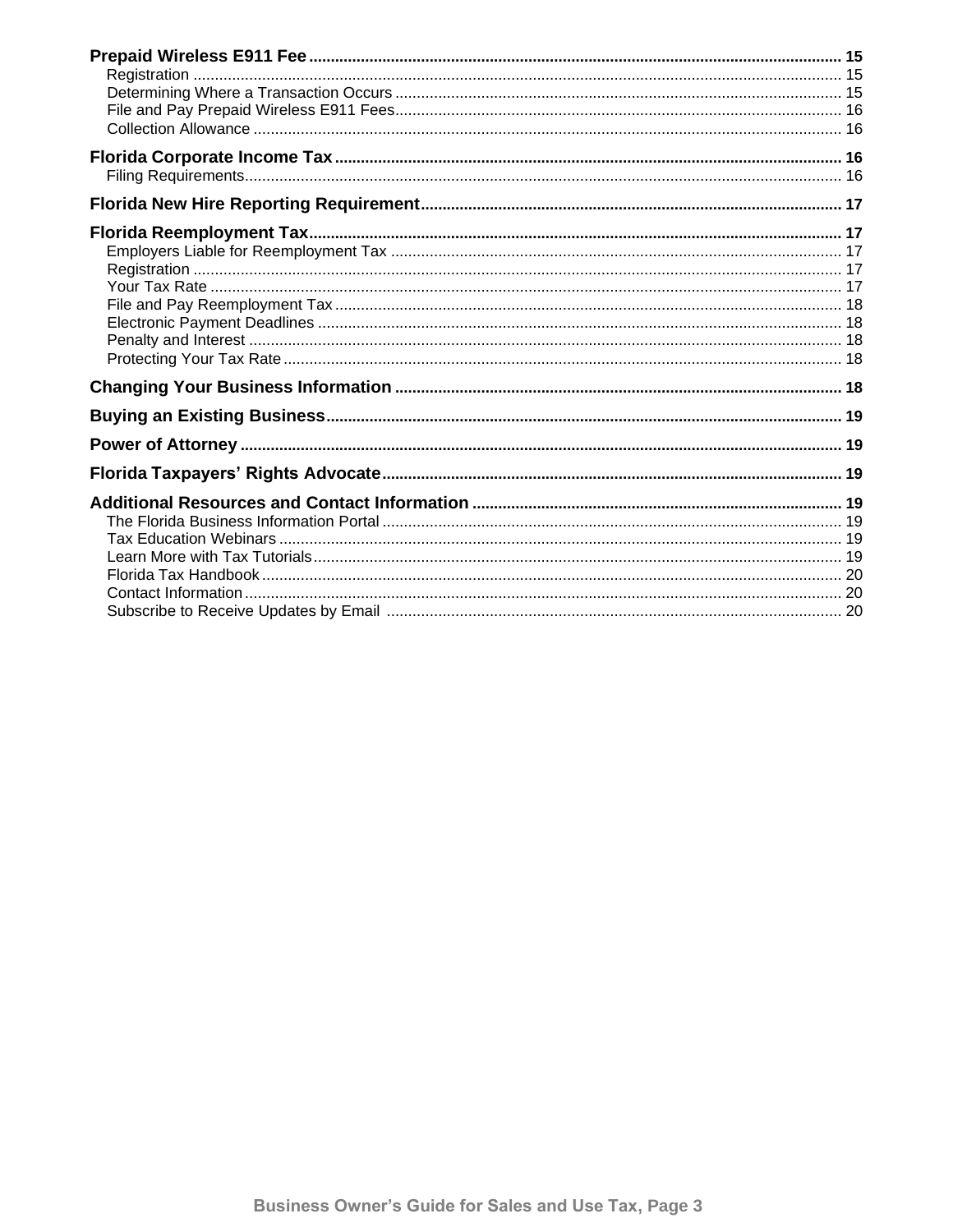# **Opening a Florida Business**

### **Registering a Florida Business**

If you will engage in a business activity that is subject to sales and use tax, you must register as a sales and use tax dealer to collect, report, and remit Florida sales and use tax **before you begin conducting business in Florida**.

Taxable business activity includes, but is not limited to:

- selling, leasing, licensing, or renting tangible personal property (i.e., electronics, furniture, motor vehicles, certain food and meals, and other goods)
- leasing, licensing, or renting real property
- leasing, licensing, or renting living, sleeping or housekeeping accommodations
- selling detective or burglar protection service, nonresidential cleaning service, or nonresidential pest control service
- selling admissions to any place of amusement, sport, or recreation
- operating amusement machines

You can register to collect, report, and pay sales tax and discretionary sales surtax online at **floridarevenue.com/taxes/registration**. You must register each of your Florida business locations. The online system will guide you through the registration application to help determine your tax obligations. If you do not have internet access, you can complete a paper *Florida Business Tax Application* (Form DR-1).

When you register, you can enroll with the Department to pay tax or file returns and pay tax electronically. You may also enroll after you have registered.

Taxpayers who enroll to file or pay electronically can take advantage of additional features: an encrypted system that securely saves your contact and bank account information; the ability to view your filing history and bills posted to your tax account; the ability to amend previously filed returns; and the ability to reprint your returns.

You can file and pay tax electronically using the Department's secure file and pay webpage at **floridarevenue.com/taxes/filepay**. You also have the option of buying software from a software vendor. A list of vendors is available at **floridarevenue.com/taxes/eservices**.

After you register as a sales and use tax dealer with the Department, you will receive by mail:

- A *Certificate of Registration* (Form DR-11)
- A *Florida Annual Resale Certificate for Sales Tax* (Form DR-13)
- An initial supply of tax returns (sales and use tax Form DR-15 or DR-15EZ) unless you are filing electronically
- *Discretionary Sales Surtax Information* (Form DR-15DSS)
- A brochure, *New Dealer Guide to Working with the Florida Department of Revenue* (GT-800054)

### **Business Opening Date**

The date of your business's first Florida taxable activity included on your registration determines when your first reporting period begins. If your first Florida taxable activity does not begin by the date indicated on your application, notify the Department by calling Taxpayer Services at 850-488-6800, or file a return reporting no sales. Otherwise, you will receive a delinquency notice.

# **Dealer Responsibilities**

As a registered sales tax dealer, you act as an agent of Florida and must:

- Collect state sales tax, plus any applicable local discretionary sales surtax, on each taxable transaction
- Pay use tax on items or services purchased exempt from tax for resale, but used in the business instead
- Pay use tax on taxable items from an out-of-state business when Florida sales tax was not paid at the time of purchase
- Remit the tax and surtax collected and pay the use tax owed to the Department by filing online or sending a paper *Sales and Use Tax Return* with a check or money order
- Keep complete and accurate records for all of your tax returns, including proof of payment, and documentation of sales and purchases for at least three years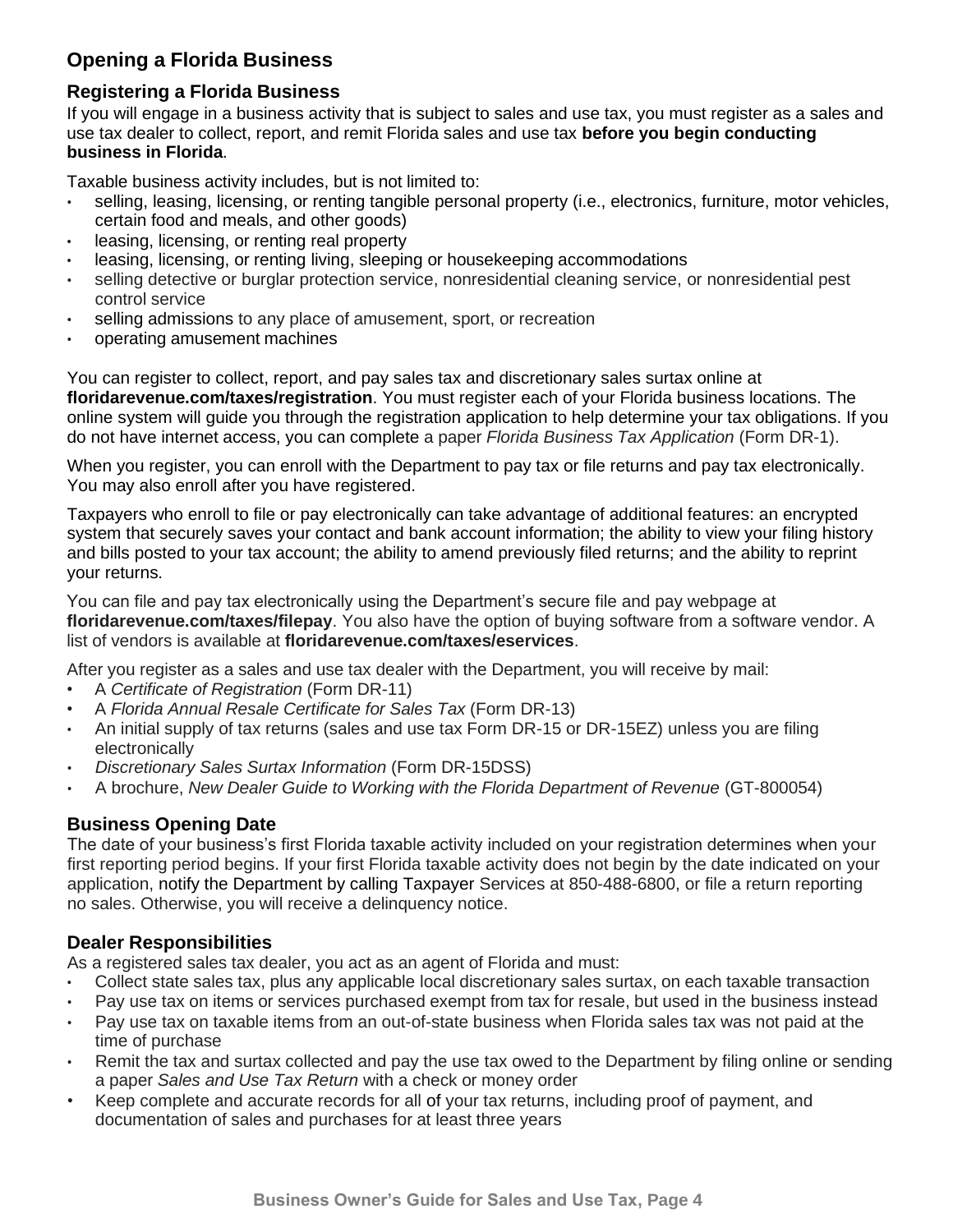#### **Sales tax and surtax collected by your business become state funds at the time of collection.**

You serve as a custodian of these funds until you remit them to the Florida Department of Revenue. Please keep accurate records and maintain a separate accounting of these state funds.

### **Posting Your Certificate of Registration**

Your *Certificate of Registration* (Form DR-11) has your:

- Business name and location
- Certificate number (on front)
- Business partner number (on back)

Your *Certificate of Registration* authorizes you to conduct business at the address shown and must be displayed in a visible place at your business location. (Flea market vendors and other dealers with temporary locations must have their certificate in their possession at the temporary location.)

### **Florida Annual Resale Certificate for Sales Tax**

Your *Florida Annual Resale Certificate for Sales Tax* (Form DR-13) is used for tax-exempt purchases or rentals of property or services you intend to resell or re-rent as part of your business. Your *Florida Annual Resale Certificate for Sales Tax* is not for buying office equipment, computers, or other supplies that will be used by your business operation. If goods bought for resale are later used by your business (not resold), you must report and pay use tax, plus any applicable discretionary sales surtax, on those items. For more information, review **Annual Resale Certificates** on page 10.

### **Sales and Use Tax Returns and Coupon Books**

A sales and use tax return and instructions will be mailed to you for your first reporting period unless you choose to file returns electronically. A sales and use tax coupon book will also be mailed to you to use for the remainder of the calendar year. **It is your responsibility to file a return and remit tax to the Department even if you do not receive returns.** If you do not receive your tax returns before your first due date, please call Taxpayer Services at 850-488-6800.

When you receive your coupon book, check your business name, address, certificate number, reporting periods, and other personalized information. If any information is incorrect, call Taxpayer Services at 850-488-6800.

# **Tax and Discretionary Sales Surtax Rates State Sales Tax Rates**

Florida imposes a general state sales tax rate of 6% on sales and purchases of applicable items, services, and transient rentals. However, other rates may apply, such as:

- 4% on amusement machine receipts
- 5.5% on leases and licenses of commercial real property
- 6.95% on electricity

# **Discretionary Sales Surtax Rates**

In addition to the Florida sales and use tax state rate, many Florida counties impose an additional discretionary sales surtax. Discretionary sales surtax rates vary by county. Counties may charge a rate between 0.5% and 2.5%; however, there are some counties that do not impose a surtax. New discretionary sales surtax rates become effective on January 1 and terminate on December 31 of the year the tax ends. Discretionary sales surtax rates are published in the *Discretionary Sales Surtax Information* form (DR-15DSS) each year and are available online at **floridarevenue.com/forms** under the Discretionary Sales Surtax section.

### **Tax Calculation**

Florida's general sales tax rate is 6%. Additionally, most counties have a local option discretionary sales surtax. To compute the total tax rate, add the state rate to the local discretionary sales surtax.

#### **[Florida Sales and Use Tax General State Rate] + [Surtax Rate] = [Total Tax Rate]**

Dealers must calculate the total tax due by multiplying the taxable sale amount by the total tax rate to determine the amount of tax to be collected.

#### **[Taxable Sale Amount] X [Total Tax Rate] = [Tax Due on Sale]**

The tax computation must be carried to the third decimal place and rounded up to the next whole cent when the third decimal place is greater than 4.

Dealers must calculate the total tax due on each sale. The tax must be shown separately on each invoice and may be calculated on either the combined taxable amount or the individual taxable amounts on an invoice.

**Example**: A customer purchases one taxable item and takes delivery in a county that does not impose a discretionary sales surtax. The dealer's taxable selling price for the item is \$50.45. To calculate the tax due, multiply the taxable selling price by the tax rate of 6% and carry to the third decimal place.

### \$50.45 X 6% (or 0.06) = \$3.02**7**

Since the third decimal place is greater than 4, the tax due must be rounded up to the next whole cent. The total tax due on the sale is \$3.03.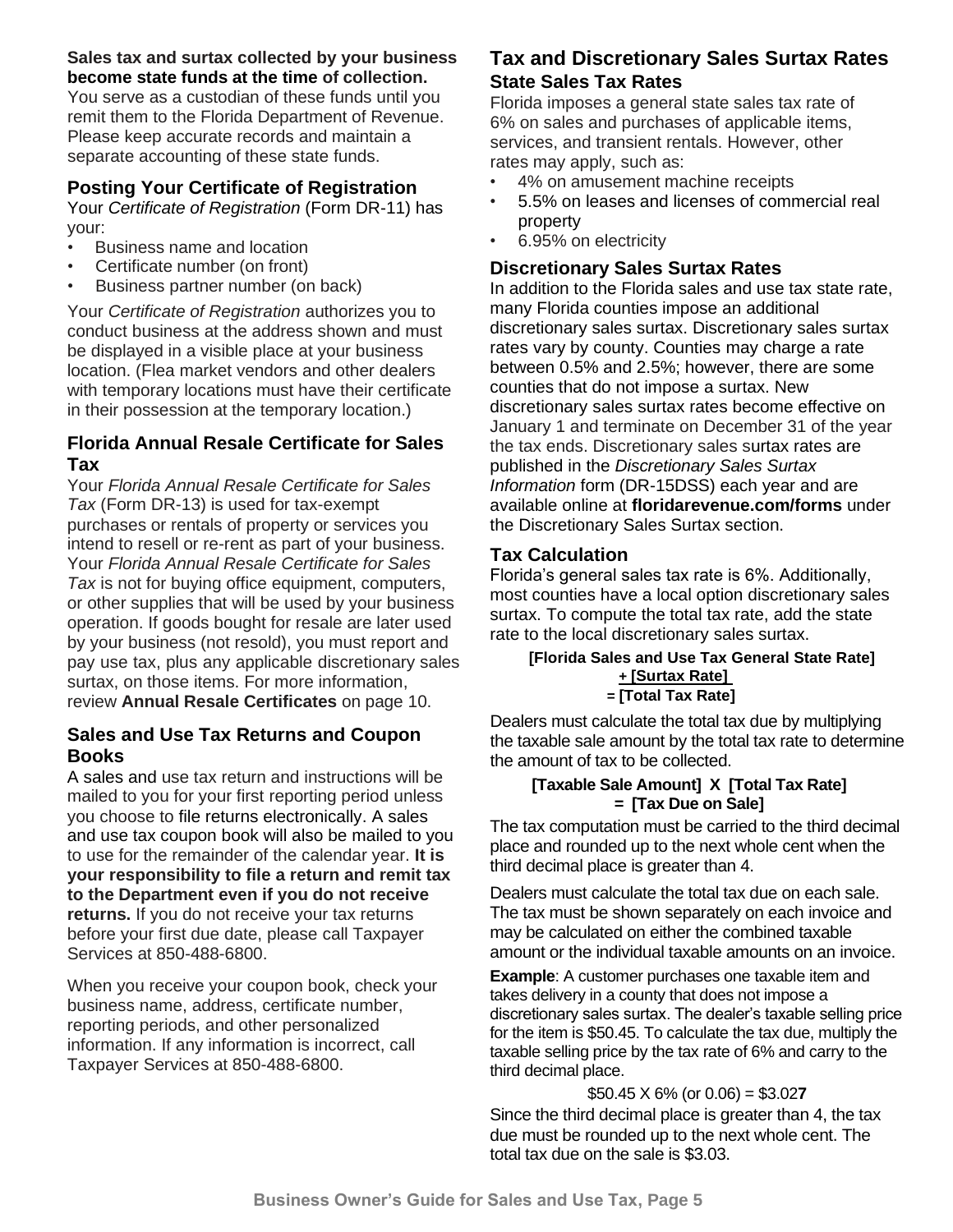# **Commercial Rental Tax Rate**

Florida state sales tax at the rate of 5.5%, plus any applicable discretionary sales surtax, is due on the total rent charged for renting, leasing, or granting a license to use commercial real property in Florida, unless the rent is specifically exempt. Some examples of taxable commercial real property rentals include commercial office or retail space, warehouses, convention and meeting rooms, selfstorage units or mini-warehouses, and the placement of amusement machines or vending machines on other peoples' property.

# **Transient Rental Tax Rates**

Individual Florida counties may impose a local option tax on transient rental accommodations, such as a tourist development tax, convention development tax, tourist impact tax, or municipal resort tax. These taxes are often called **local option transient rental taxes** and are in addition to the 6% state sales tax and any applicable discretionary sales surtax. In many counties, the local option transient rental taxes are reported and remitted directly to the county; however, sales tax and discretionary sales surtax on transient rentals are always reported and remitted to the Department.

Visit **floridarevenue.com/taxes/rates** for *Local Option Transient Rental Tax Rates* (Form DR-15TDT) and discretionary sale tax rates (Form DR-15DSS) for all Florida counties, whether the tax is remitted to the Department or paid directly to the imposing county.

### **Rates for Amusement Machine and Vending Machine Receipts**

Sales tax at a state rate of 6%, plus any applicable discretionary sales surtax, is due on food, beverages, tobacco, and other items sold through vending machines. Surtax is due at the rate imposed by the county where the machines are located.

#### **Vending Machines without exempt items:**

- 1) Compute gross sales: Divide the total receipts from sales made through the vending machines by the tax rate divisor for the county in which the machines are located. (**Example**: \$100/1.0686 = gross sales of \$93.58)
- 2) Compute the amount of sales tax and surtax due: Subtract taxable sales from the total receipts. (**Example**: \$100 – \$93.58 = \$6.42)

### **Vending Machines with exempt items:**

If the total receipts include exempt items, such as bottled water, you must calculate the taxable amount first in order to calculate the gross sales.

- 1) Compute the taxable amount: Subtract the exempt sales amount from the total receipts amount and divide the result by the tax rate divisor for the county where the machines are located to compute the taxable amount. (**Example**: \$100 – \$5 exempt sales =  $$95/1.0686 = $88.90$  taxable amount)
- 2) Compute the amount of sales tax and surtax due: Subtract the taxable amount from the total receipts amount less the exempt sales amount used in step 1 to determine the total tax due. Enter this amount on column 4 of line E. (**Example**: \$100 – \$5 = \$95 – \$88.90 = \$6.10 tax due)
- 3) Compute gross sales: Add the taxable amount to the exempt sales amount to calculate the gross sales amount. (**Example**: \$88.90 + \$5 = \$93.90 gross sales)

### **Amusement Machines:**

Every location where amusement machines are in operation must display a certificate authorizing the operation of a specified number of machines. The amusement machine operator is required to purchase and display the annual *Amusement Machine Certificate* (Form DR-18C).

To obtain the required annual certificates, submit an *Application for Amusement Machine Certificate*  (Form DR-18). The annual cost of the certificate is \$30 per machine at each location.

Amusement machine certificates expire on **June 30**  each year. **You must renew amusement machine certificates before that date.** A renewal notice containing information on your *Amusement Machine Certificates* will be mailed to you 30 to 60 days before the certificate's expiration date.

| Sales and<br><b>Surtax Rate</b> | <b>Amusement</b><br><b>Divisor</b> | <b>Food and</b><br><b>Beverage</b><br><b>Divisor</b> | <b>Other Vended</b><br><b>Items</b><br><b>Divisor</b> |
|---------------------------------|------------------------------------|------------------------------------------------------|-------------------------------------------------------|
| 6.0%                            | 1.040                              | 1.0645                                               | 1.0659                                                |
| 6.5%                            | 1.045                              | 1.0686                                               | 1.0707                                                |
| 7.0%                            | 1.050                              | 1.0726                                               | 1.0749                                                |
| 7.5%                            | 1.055                              | 1.0767                                               | 1.0791                                                |
| 8.0%                            | 1.060                              | 1.0808                                               | 1.0833                                                |
| 8.5%                            | 1.065                              | 1.0849                                               | 1.0875                                                |

**Example:** The total amusement machine receipts of \$100 are received from machines located in a county with a combined sales and surtax rate of 6.5%. The amusement machine rate divisor is 1.045.  $$100 \div 1.045 = $95.69$  (gross sales)  $$100 - $95.69 = $4.31$  (sales tax and surtax due)  $$95.69 \times 0.005 = $0.48$  (discretionary sales surtax) Report \$0.48 surtax for this transaction on your *Sales and Use Tax Return*.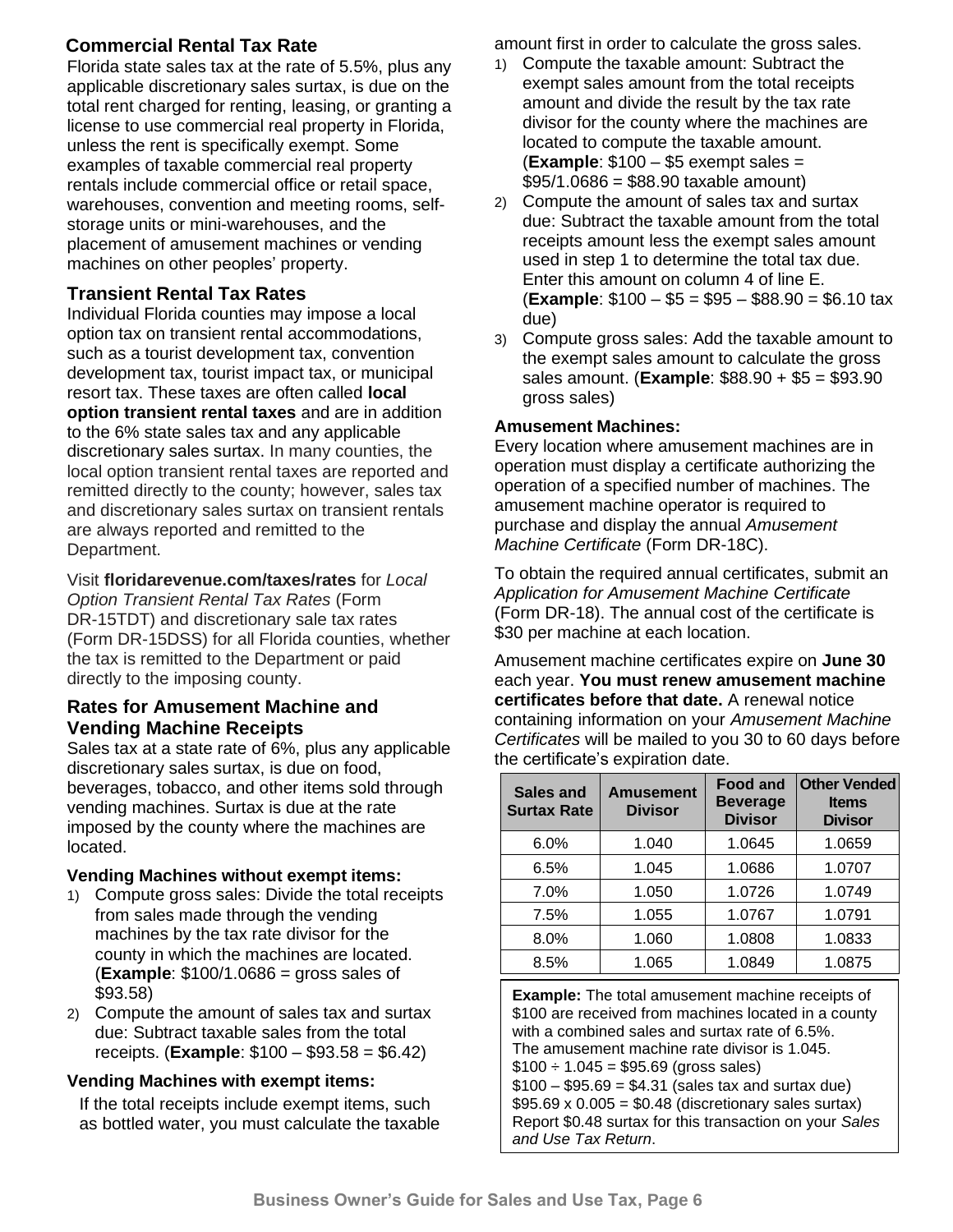### **Rates for Specific Industries**

Effective tax rates and rate divisors have been established for sales of alcoholic beverages and sales of food and other items made at concession stands because the nature of these businesses makes it impractical to separately state Florida tax on sales slips, invoices or other evidence of the sale.

The effective tax rates and rate divisors established for these specific industries are available in sales and use tax brochures for these industries.

Visit **floridarevenue.com/taxes/education**, select "Other Resources," and select "Industry Specific Brochures." The rates and divisors are also available in *Instructions for DR-15 Sales and Use Tax Returns* (Form DR-15N).

### **Discretionary Sales Surtax**

Many individual Florida counties have elected to impose a discretionary sales surtax; however, there are some counties that have elected not to do so. You must collect discretionary sales surtax when the transaction occurs in, or delivery is into, a county that imposes surtax and the sale is subject to state sales and use tax. For a list of discretionary sales surtax rates, review *Discretionary Sales Surtax Information*  (Form DR-15DSS). For sales of tangible personal property, please review the following tables.

#### **Surtax Limitation**

The discretionary sales surtax does not apply to the sales amount above \$5,000 on a single sale of tangible personal property when the property is sold as a single item, in bulk, or as a working unit or part of a working unit.

# *When* **and** *At What Rate* **to Collect Discretionary Sales Surtax (Local Option County Tax) on Taxable Sales**

| with a discretionary<br>surtax<br>If a selling |                                           |                       | into the county where the selling<br>dealer is located.     | surtax is collected at the county rate where<br>the delivery is made. |
|------------------------------------------------|-------------------------------------------|-----------------------|-------------------------------------------------------------|-----------------------------------------------------------------------|
| dealer located<br>in any <b>Florida</b>        | with or without a<br>discretionary surtax | sells and<br>delivers | into counties with different<br>discretionary surtax rates, | surtax is collected at the county rate where<br>the delivery is made. |
| county                                         | with or without a<br>discretionary surtax |                       | into counties without a<br>discretionary surtax,            | surtax is not collected.                                              |
| If an out-of-state selling dealer              |                                           | sells and<br>delivers | into a Florida county with a<br>discretionary surtax,       | surtax is collected at the county rate where<br>the delivery is made. |
|                                                |                                           |                       | into a Florida county without a<br>discretionary surtax,    | surtax is not collected.                                              |

| Sales, leases, or rentals of:              | Collect surtax at the county rate where the:                     |  |
|--------------------------------------------|------------------------------------------------------------------|--|
| Admissions                                 | event is held for which a taxable admission is charged.          |  |
| Aircraft and boats                         | aircraft or boat is delivered or the use of the aircraft or boat |  |
|                                            | occurs.                                                          |  |
| Commercial real property                   | commercial real property is located.                             |  |
| Electricity or natural or manufactured gas | consumer of the electricity or gas is located.                   |  |
| <b>Florists</b>                            | florist taking the order is located.                             |  |
| Motor vehicles and mobile homes            | owner's residence address listed in the registration or title    |  |
|                                            | of the motor vehicle or mobile home is located.                  |  |
| Parking or storage for motor               | motor vehicle parking lot or garage, boat dock or marina, or     |  |
| vehicles, boats, and aircraft              | aircraft hangar or tie-down space is located.                    |  |
| Services (taxable)                         | taxable service is provided.                                     |  |
| Service warranties                         | item of tangible personal property indemnified by the            |  |
|                                            | service warranty is delivered or located.                        |  |
| Transient rental accommodations            | transient rental accommodation is located.                       |  |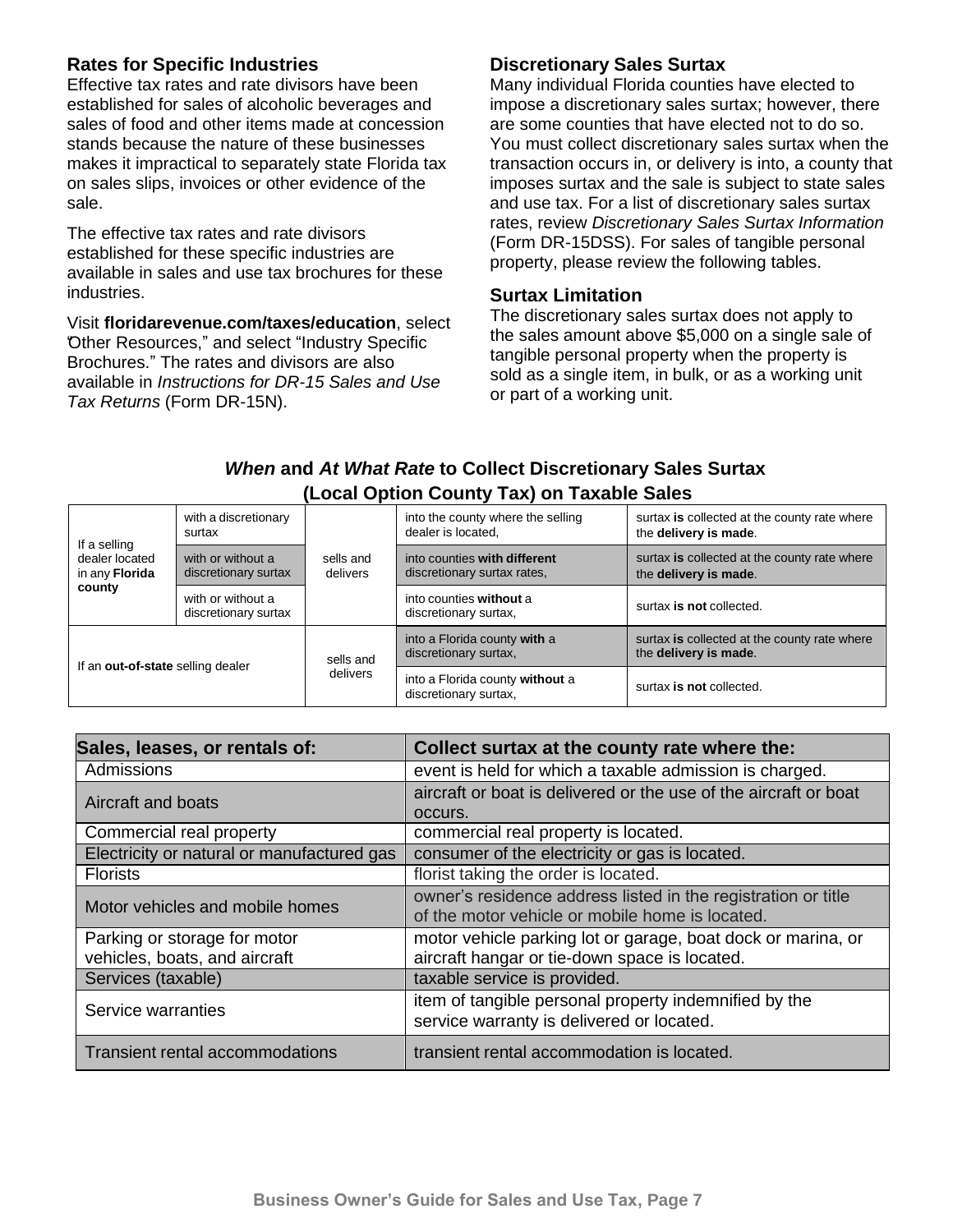Items sold in bulk or items sold as a working unit must be sold in a single sale for the \$5,000 surtax limitation to apply. When a written purchase order requires a specific quantity of tangible personal property to be delivered within a specified time, the purchase may qualify for the \$5,000 limit. The tangible personal property purchased must be items that are normally sold in bulk or items that comprise a working unit when assembled. The purchase order may allow items to be delivered and invoiced in installments and still qualify as a single sale.

**Example:** \$7,000 dining room set delivered to a county imposing a 1% discretionary sales surtax.  $$7,000 \times 6\% = $420 - (state sales tax)$  $$5,000 \times 1\% = $50 - (county sutax)$ **Total Tax Due** = \$470

The \$5,000 limitation does **not** apply to the following, and surtax is due on the entire sales price for sales or charges for:

- Admissions
- Taxable services
- Service warranties
- Prepaid calling arrangements
- Rentals, leases, and licenses to use real property (commercial rental property) or living, sleeping, or housekeeping accommodations (transient rentals)
- Parking or storing motor vehicles in parking lots or garages
- Docking or storage in boat docks and marinas
- Tie-down or storage space for aircraft

**Reporting Surtax on Your Tax Return It is important to accurately collect and report surtax on your sales and use tax returns.** The Department distributes the discretionary sales surtax to the Florida counties where the surtax is imposed to fund locally authorized projects.

To report surtax information on your sales and use tax return, you will need to know the:

- Total amount of surtax due
- Total amount of all sales and purchases for single items sold or purchased with a sales price of more than \$5,000
- Total amount of sales or purchases subject to surtax at a rate different than your county surtax rate
- Total amount of sales and purchases not subject to surtax

### **Use Tax**

Use tax is due on the use or consumption of taxable goods or services when Florida sales tax was not paid at the time of purchase. For example:

- **•** If you buy a taxable item in Florida and do not pay sales tax, you owe use tax.
- **•** If you buy an item tax-exempt intending to resell it, and then use the item in your business or for personal use, you owe use tax.
- **•** If you buy a taxable item outside Florida and bring it into (or have it delivered into) Florida, and you do not pay sales tax on the item, you owe use tax.
- **•** It is important to note that many businesses have a **use tax liability**. One of the most frequent assessments made in audits involves unreported use tax.
- **•** If your business purchased an item from a seller located in another state, and the out-of-state seller charged less than 6% sales tax, or did not charge you sales tax, you must pay use tax directly to the Department. The amount of Florida use tax due is equal to the difference between the tax you paid and the 6% Florida tax. However, if you paid 6% sales tax or more to an out-of-state business, no Florida use tax is due.
- **•** In addition to the Florida use tax due, registered sales and use tax dealers must pay surtax at the rate imposed where the purchased item is used.

### **Reporting and Paying Use Tax**

Florida use tax is reported on your *Sales and Use Tax Return* (Form DR-15). If you purchased items from outside Florida and paid sales tax to another state at a rate less than 6%, report the total amount of Florida use tax and surtax due, and claim a "Lawful Deduction" on the return for the tax paid to the other state. Be sure to include the amount of surtax due in the total amount of discretionary sales surtax reported on the return.

If accruing and paying sales tax and surtax on the rental, lease, or license to use commercial rental property, the sales tax and surtax are reported on Line C (Commercial Rentals).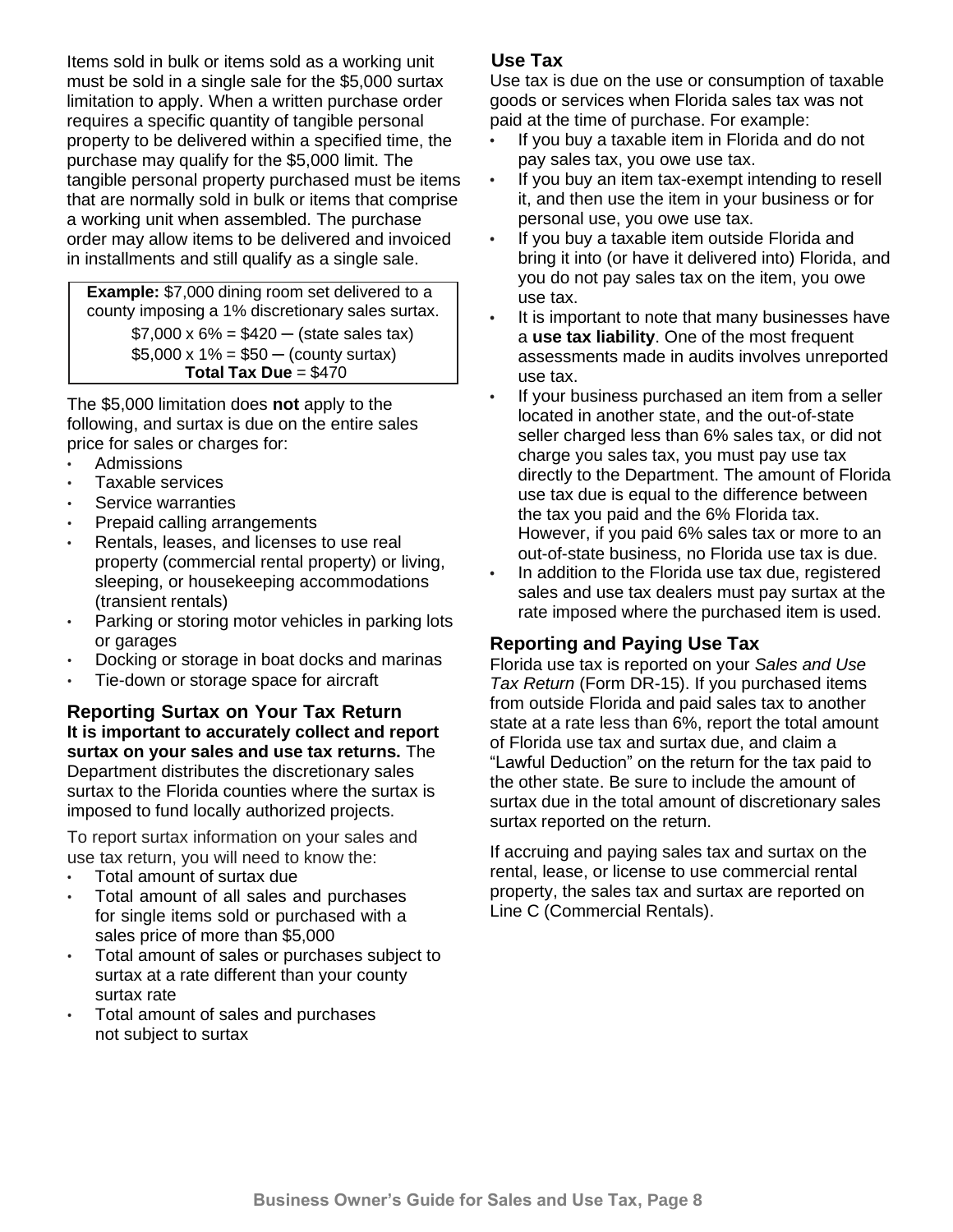**Example:** A registered dealer is in a county imposing a 1% discretionary sales surtax (6% state  $tax + 1\%$  surtax = 7%). The dealer purchased business equipment for \$5,000 in New York and paid 4% sales tax (\$200).

 $$5,000 \times 7\% = $350 - (Florida tax and sutax amount)$ - \$200 ─ (New York state tax paid) = \$150 ─ (Additional Tax and Surtax Due)  $$5,000 \times 1\% = $50$  (Surtax)

On Line B (Taxable Purchases) of the *Sales and Use Tax Return* (Form DR-15), the dealer reports taxable purchases of \$5,000 and tax due of \$350.

On Line 6 (Less Lawful Deductions), a deduction of \$200 is reported.

On Line 15(d) (Total Amount of Discretionary Sales Surtax Due), \$50 is reported.

The dealer will owe \$150 to the Department for this purchase when the tax return is filed and tax is paid.

# **Exemptions**

You are required to charge sales tax unless the sale is specifically exempt. Information regarding the various exemptions from sales tax is available on the Department's website.

In addition, the Florida Tax Handbook is an excellent source for comprehensive information about exclusions, exemptions, deductions and credits from sales and use tax. Visit **edr.state.fl.us** and search for "Tax Handbook."

Examples of items that are specifically exempt from sales and use tax include medicines and most groceries. Food items are generally exempt from sales tax when sold in grocery stores to be taken home and prepared. Some examples of exempt grocery items are milk, butter, cereal, frozen goods, and canned goods. Examples of taxable items include soap, paper goods, cleaning products, and candy. Visit **floridarevenue.com/forms** for a list of common nontaxable medical and grocery items, and select *Nontaxable Medical Items and General Grocery List* (Form DR-46NT) under the Sales and Use Tax section.

# **Florida Tax Incentives for Businesses**

Florida offers tax credits, refunds, and other incentives to promote business development and job creation within the state. To learn more about specific tax incentives, visit

**floridarevenue.com/taxes/incentives**.

### **Nonprofit Organizations and Governmental Entities**

Certain entities are granted specific exemptions from sales tax. Such entities include, but are not limited to:

- Nonprofit organizations meeting the criteria in section (s.) 212.08(7), Florida Statutes (F.S.)
- State-chartered financial institutions described in s. 213.12(2), F.S.
- Governmental entities, including state agencies,counties, municipalities, and political subdivisions (e.g., school districts or municipal libraries)

To be eligible for the exemption, Florida law requires nonprofit organizations to obtain a sales tax exemption certificate from the Department. To obtain the required exemption certificate, submit a completed *Application for a Consumer's Certificate of Exemption* (Form DR-5) to the Department.

The application instructions provide details on the exemption criteria and the information to be provided to the Department for each type of nonprofit organization or governmental entity qualified to obtain a Florida *Consumer's Certificate of Exemption* (Form DR-14). Nonprofit organizations, state-chartered financial institutions,and governmental entities holding a Florida *Consumer's Certificate of Exemption* may present a copy of the certificate to a selling dealer to purchase or rent items or services tax-exempt as authorized by Florida law.

**Payment for the purchase must be made with the organization's funds.** When payment is made with the personal funds of an authorized representative, the purchase is subject to tax, even if the representative is subsequently reimbursed with the organization's funds.

The United States government, or any of its federal agencies, is not required to obtain a Florida *Consumer's Certificate of Exemption*; however, many federal agencies do obtain the certificate to present to Florida retail dealers to document their tax-exempt status. If you sell to a federal agency that does not have a certificate, be sure to maintain documentation to establish that the sale was sold directly to, and paid directly by, the federal agency.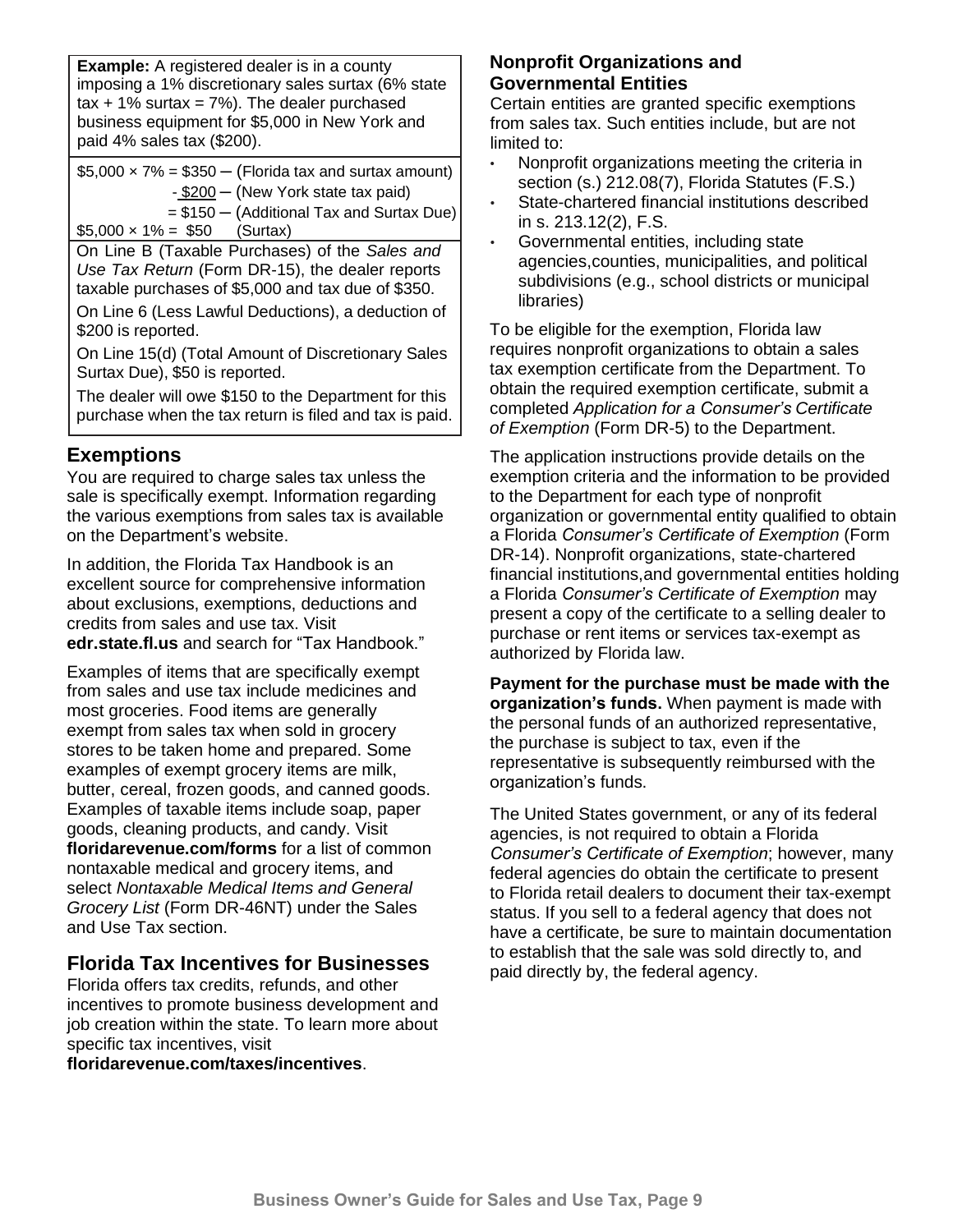### **Annual Resale Certificates**

If you registered your business to collect, report, and remit sales tax, a *Florida Annual Resale Certificate for Sales Tax* (Form DR-13) was mailed to your business. Certificates expire December 31 of each year. If you registered your business to only report Florida use tax (the business will not be selling taxable items), a resale certificate will not be issued. Sales tax dealers who electronically file tax returns are required to download and print their own certificate.

If you continue to conduct business in Florida and are registered to collect sales tax, you will be issued a new *Florida Annual Resale Certificate for Sales Tax* each year. In mid-November, annual resale certificates for the next calendar year are available online (login is required). Once you are logged in to your tax account, you may download, save, and print your certificate. All registered and active sales tax dealers may access their certificate online by visiting **floridarevenue.com/taxes/printcertificate**.

#### **Using Your Annual Resale Certificate**

Your *Florida Annual Resale Certificate for Sales Tax* allows you to make tax-exempt purchases or rentals for resale tax-exempt. **Your certificate may be used only to purchase items or services that will be resold or re-rented in your regular business operations**. If you purchase items or services to be used or consumed in your business, you must pay sales tax at the time of purchase, or accrue and pay use tax on your sales and use tax return filed with the Department.

To make tax-exempt purchases of items or services you will resell, provide a copy (paper or electronic) of your annual resale certificate or your certificate number to the seller.

### **Accepting an Annual Resale Certificate**

Other sales tax dealers may buy items or services from you tax-exempt for resale by providing you with a copy of their current *Florida Annual Resale Certificate for Sales Tax* (Form DR-13).

### **Methods for Documenting Sales for Resale**

**As a seller,** you must document each tax-exempt sale for resale using one of the following methods. You may select a different method to document each sale for resale.

**Method 1** – Obtain a copy of your customer's current *Florida Annual Resale Certificate for Sales Tax*. You can accept paper or electronic copies. Maintain copies of the certificates (paper or electronic) for three years.

**Method 2** – For each sale, obtain a transaction authorization number from the Department's Seller Certificate Verification system at **floridarevenue.com/taxes/certificates**. Keep a record of all verification response reports to document your tax-exempt sales.

**Method 3** – Each calendar year, obtain an annual vendor authorization number for your regular customers using the Department's Seller Certificate Verification system at

**floridarevenue.com/taxes/certificates**. You can upload a batch file containing your customers' certificate numbers and retrieve the results 24 hours after submission.

You do **not** need to maintain a copy of your customer's annual resale certificate when you maintain transaction authorization or vendor authorization numbers for tax-exempt sales for resale.

### **File and Pay Sales and Use Tax and Discretionary Sales Surtax**

Sales and use tax and discretionary sales surtax are reported using the *Sales and Use Tax Return* form DR-15 or DR-15EZ. The Department offers a secure website for taxpayers to file and pay sales tax at **floridarevenue.com/taxes/filepay**. You also have the option of buying software from a software vendor. A list of software vendors is available at **floridarevenue.com/taxes/eservices**.

Any taxpayer can voluntarily enroll to enjoy the benefits of electronic filing; however, Florida law **requires** businesses that paid \$20,000 or more in sales taxes between July 1 and June 30 (the state fiscal year) to file returns and pay taxes electronically during the next calendar year.

If you enroll to file or pay electronically, you can take advantage of additional features, including the ability to securely save your contact and bank account information, view your filing history and bills posted to your tax account, and reprint your returns. If you did not enroll in eServices when you registered your business, you may enroll at any time. To enroll, visit **floridarevenue.com/taxes/enrollment**.

#### **Filing Frequency**

Your filing frequency is based on the amount of sales and use tax you collect. Most new businesses are set up on a quarterly filing frequency, unless another frequency is requested.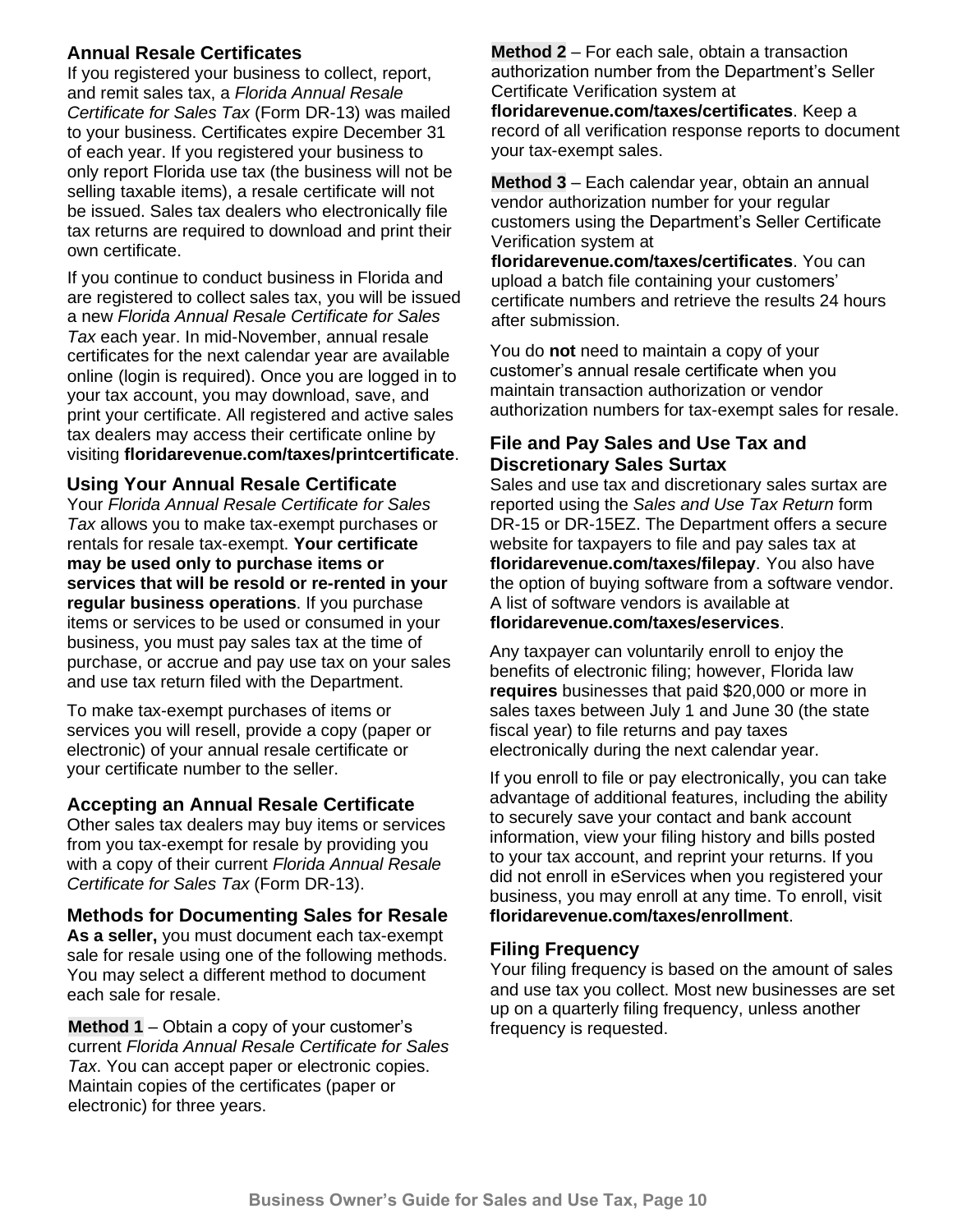When a sales and use tax dealer cannot reasonably compile the information required for an accurate return on a calendar month basis, the dealer may request to file returns and pay tax on an alternative-period basis. For more information, review Rule 12A-1.056, Florida Administrative Code, available at **flrules.org.**

| <b>Filing Frequency Limits</b>                |                                                        |  |  |
|-----------------------------------------------|--------------------------------------------------------|--|--|
| <b>Annual Sales Tax</b><br><b>Collections</b> | <b>Return and Payment</b><br><b>Filing Requirement</b> |  |  |
| More than \$1,000                             | Monthly                                                |  |  |
| $$501 - $1,000$                               | Quarterly                                              |  |  |
| $$101 - $500$                                 | Semiannual                                             |  |  |
| \$100 or less                                 | Annual                                                 |  |  |

The Department reviews each sales and use tax account annually to determine the correct filing frequency for the next calendar year. Businesses whose filing frequency will be changed to monthly beginning the following calendar year are mailed a letter notifying the business of the upcoming filing frequency change. If you would like to change your filing frequency, call Taxpayer Services at 850-488-6800 to see if you qualify.

#### **Tax Return and Payment Due Dates**

Returns and payments are due on the 1st and late after the 20th day of the month following each reporting period. If the 20th falls on a Saturday, Sunday, or state or federal holiday, returns are timely if filed electronically (without payment), postmarked or delivered in person on the first business day following the 20th. For example, if the sale took place during January and you file returns monthly, your tax return is due February 1 and late after February 20; however, if you file quarterly, your return is due April 1 and late after April 20.

# **Electronic Payment Deadlines**

**When you electronically pay only**, or you electronically file and pay at the same time, you must initiate your electronic payment and receive a confirmation number **no later than 5 p.m. ET** on the business day prior to the 20th to avoid penalty and interest. For a list of payment deadlines, visit

**floridarevenue.com/forms** and select the current year *Florida eServices Calendar of Electronic Payment Deadlines* (Form DR-659) under the eServices section. Keep a record of your confirmation numbers.

### **Paying Tax**

Tax must be paid in U.S. funds only. If you are not paying electronically, mail or deliver in person a check or money order payable to the Florida Department of Revenue. Write your complete sales and use tax certificate number on the check or money order.

**Do not send cash in the mail or pay with cash at a local service center.**

#### **Collection Allowance**

When you electronically file your sales and use tax return and electronically pay timely, you are entitled to take a collection allowance. The collection allowance is 2.5% (0.025) of the first \$1,200 of tax due, not to exceed \$30.

If you are entitled to a collection allowance, you may donate the collection allowance to the Educational Enhancement Trust Fund. This fund is used to purchase up-to-date technology for classrooms in local school districts in Florida. If you are eligible and choose to donate your collection allowance to education, check the box "Check here if donating collection allowance to education" on your electronic return and leave the line for reporting the collection allowance blank.

Your collection allowance amount will be transferred to the Educational Enhancement Trust Fund. You must make this choice on each original and timely filed electronic return. You cannot make this choice after your electronic return is filed.

# **When No Tax is Due**

You must file a tax return for each reporting period, even when you do not have sales or rental activity to report. If you file electronic returns, you will need to electronically file a tax return to report that you do not owe tax for the reporting period. If you file paper tax returns and are not claiming deductions or credits, you can call 800-550-6713 and follow the voice prompts to telefile your return to report that you do not owe tax for the reporting period.

When you telefile your return, you will need the certificate number printed on your return, gross sales, exempt sales, taxable sales, and tax collected (which should be zero). You will receive a confirmation number for your records.

#### **Penalty and Interest**

If you file your return or pay tax late, a late penalty of 10% of the amount of tax owed, but not less than \$50, may be charged. The \$50 minimum penalty applies even if no tax is due. A floating rate of interest also applies to late payments and underpayments of tax. Interest rate information is updated semiannually on January 1 and July 1 and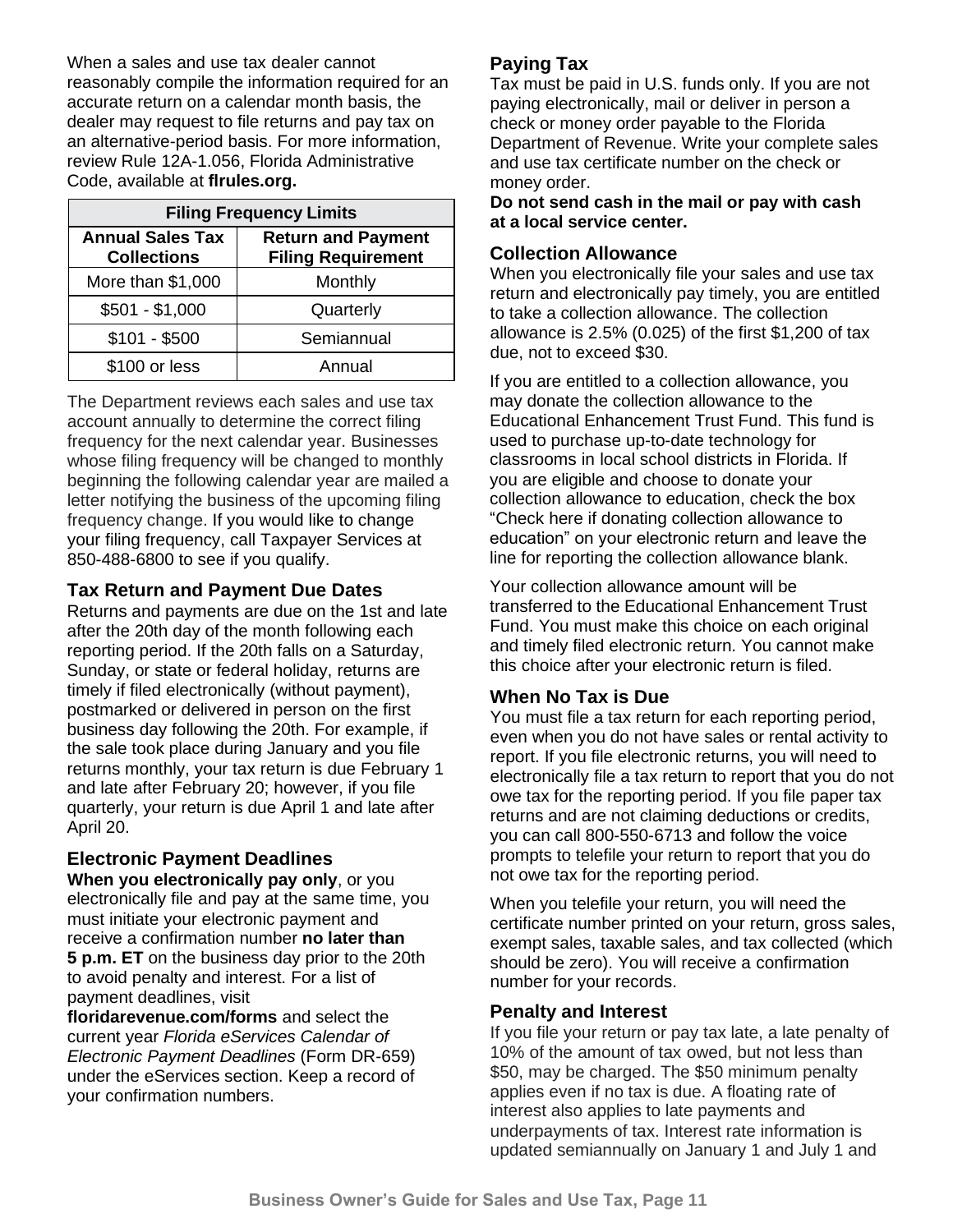available at **floridarevenue.com/taxes/rates**.

### **Using the Correct Return**

If you are not obligated, or have not voluntarily enrolled, to file and pay electronically, the Department will provide you with personalized tax returns.

Businesses that file returns monthly or quarterly are provided personalized tax returns in a coupon book. **Before completing a return, be sure you are using the correct tax return for the reporting period.** The bar code information on each return allows the Department to credit your tax account for the reporting period printed on the return.

Your coupon book also contains returns marked "Your Copy" for your records. If you misplace or damage the original return for a reporting period, you can use the copy for that reporting period to file with the Department.

If you need a replacement return or coupon book, call Taxpayer Services at 850-488-6800 for a personalized return or coupon book to be mailed to you. To assist the Department in correctly posting your return information and tax payment, it is important that you use a return personalized for you for the correct reporting period.

### **Estimated Sales Tax Payments**

Dealers who paid sales and use tax of \$200,000 or more (excluding local option surtax and transient rental taxes) during July 1 through June 30 (the state's fiscal year) must make estimated sales tax payments during the next calendar year. The estimated payments begin with your December return due January 1 of the next calendar year.

Visit **floridarevenue.com/taxes/education** for more information and to view the tax tutorial *How to Calculate and Pay Estimated Sales and Use Tax*.

# **Tips for Filing Your Return**

- **File on time** for each reporting period, even if no tax is due. Don't skip reporting periods or add a partial reporting period to the next return.
- **•** If you file a paper return, you can sign up to receive a **due-date reminder email every reporting period**. Electronic filers are automatically signed up to receive reminders when enrolled.
- **•** Sales reported on lines A through E of the *Sales and Use Tax Return* (Form DR-15) may have different tax rates. **Enter your transactions on the correct lines.**
- **• Compute the correct sales tax, including discretionary sales surtax** (county tax), if any.
- **Complete all information** on your return, including the front and back of your paper return.
- **Be sure to include** your signature and your preparer's signature.
- **If you are reporting discretionary sales surtax (county tax)** collected, you must complete the surtax portion of the return(Lines 15a – 15d).
- **Do not include tax collected in gross sales.** If you include the tax collected in gross sales, it will increase the amount of tax due and you will receive a bill for additional tax due.
- When you electronically file and pay on time, **you may take a collection allowance. Be sure to calculate it correctly.** The collection allowance is 2.5% (0.025) of the first \$1,200 of tax due, not to exceed \$30 for each reporting location. If you have less than \$1,200 in tax due, your collection allowance will be less than \$30.
- If you **make tax payments electronically**, you must initiate electronic payments and receive a confirmation number no later than 5 p.m. ET on the business day before the 20th.

### **How Long to Keep Records**

Records supporting all transactions in the reporting period must be kept for at least three years from the date the return was filed or was required to be filed, whichever is later. If you fail to file a return, file a substantially incorrect return, or substantially underpay the tax due, the Department may audit your records for periods longer than three years.

All records and documents must be made available to the Department upon request. If you fail to produce records or submit a grossly incorrect or fraudulent report, you could be subject to criminal or civil penalties.

Maintain documentation to support exempt sales and rentals as a part of your business records. Examples of documentation required to be obtained from purchasers for exempt sales or rentals include:

- Copies of *Florida Annual Resale Certificates for Sales Tax*
- Copies of Florida *Consumer's Certificates of Exemption*
- Signed statements or exemption certificates to support certain exemptions
- Documents that support shipment of merchandise to out-of-state locations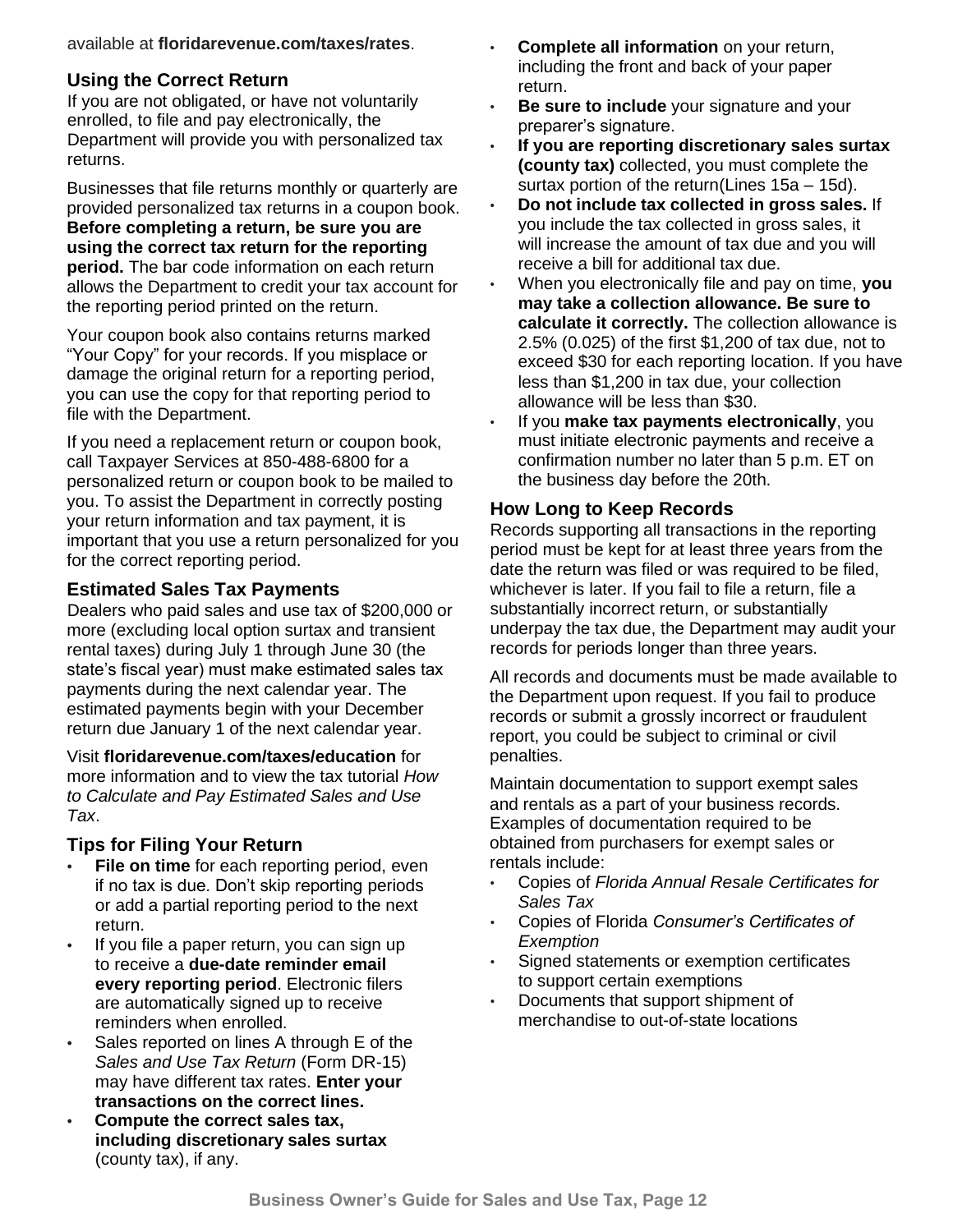# **Types of Records**

Complete and accurate records of all sales and purchases must be kept. Examples of records to keep are:

- Sales and purchase invoices, receipts, statements, register tapes, and other evidence of sales and purchases
- Sales tax exemption certificates and direct pay permits
- *Florida Annual Resale Certificates for Sales Tax* accepted from other dealers
- Resale verification and authorization numbers
- Purchase and sales journals, cash receipt and disbursement journals, other journals, and general ledgers
- Copies of sales and use tax returns and payments, including electronic payment and return filing confirmation numbers

### **New Tire Fee, Lead-Acid Battery Fee, and Rental Car Surcharge**

New tire fees and lead-acid battery fees are imposed on retail businesses that sell motor vehicle tires or new or remanufactured lead-acid batteries for use in motor vehicles (on-road or offroad), vessels, or aircraft, including those sold to governmental entities or to nonprofit organizations.

These fees, imposed at the time of sale in Florida, are:

- **\$1 for each new motor vehicle tire sold**
- **\$1.50 for each new or remanufactured lead-acid battery**

Each fee must be separately stated on your customer's sales invoice. The fees are included in the total sales amount subject to sales tax.

A "motor vehicle" for purposes of these fees is one that transports people or cargo, such as automobiles, motorcycles, trucks, trailers, semitrailers, and truck tractors. It also includes vehicles that operate on and off the roads of Florida, such as golf carts, all-terrain vehicles, and travel trailers.

The **rental car surcharge** is imposed on the lease or rental of or use under a car-sharing service membership of, motor vehicles designed to accommodate fewer than nine passengers. The surcharge does not apply to the lease or rental of motorcycles, mopeds, trucks, trailers, recreational vehicles, or van conversions. The lease or rental is exempt from the surcharge when the purchaser issues a sales tax exemption certificate to lease or rent the motor vehicle exempt from sales tax.

A **\$2-per-day rental car surcharge** applies to the first 30 days, or portion of a day, a motor vehicle is continuously leased or rented in Florida to one person, even when the vehicle is licensed outside of Florida.

A **\$1-per-usage rental car surcharge** applies to the use of a motor vehicle by a member of a car-sharing service for a period of less than 24 hours. If the member uses the motor vehicle for 24 hours or more in a single usage, the \$2-per-day surcharge applies.

# **Registration**

Retail sellers must register each business location where new tires or lead-acid batteries are sold to collect, report, and pay new tire fees and lead-acid battery fees. Each business location where leased or rented passenger motor vehicles are picked up by the lessee must be registered to collect, report, and remit the rental car surcharge. Register online at **floridarevenue.com/taxes/registration** or submit a paper *Florida Business Tax Application* (Form DR-1).

# **How to Report and Pay Fees and Surcharge**

The new tire fee, the lead-acid battery fee, and the rental car surcharge are reported on the *Solid Waste and Surcharge Return* (Form DR-15SW). The new tire fee and lead-acid battery fee are reported for each business location where new tires or lead-acid batteries are sold. The rental car surcharge is reported by the county where the lessee picks up the passenger motor vehicle. More information on these fees and surcharge is available at **floridarevenue.com/taxes**.

# **Communications Services Tax**

In Florida, communications services tax (CST) applies to sales of communications services unless a specific exemption applies.

Examples of communications services subject to tax include, but are not limited to:

- Local, long distance, and toll telephone services (including those provided by hotels and motels to their guests)
- Voice-over-Internet Protocol (VolP) telephone services
- Mobile communications services (e.g., cellular telephone service)
- Cable television service
- Direct-to-home satellite television service
- Video streaming services
- Music services, including streaming services
- Facsimile (fax) service, except when provided in the course of providing professional or advertising services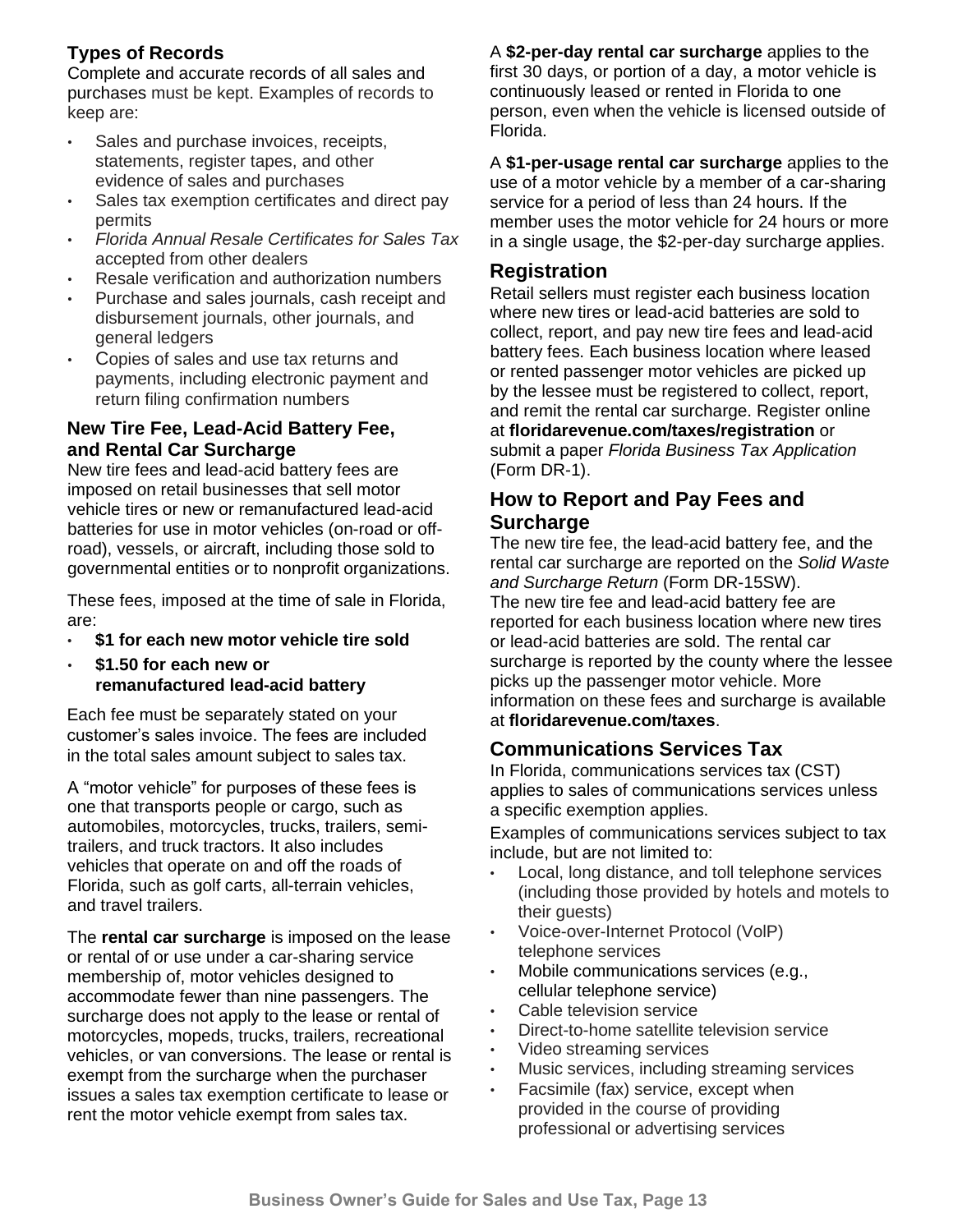The following are not taxed as communications services: information services (e.g., electronic publishing, web hosting, or end user 900-number service); internet access, electronic mail, electronic bulletin board, or similar online computer services; and the sale or recharge of prepaid calling arrangements.

# **Registration**

If you will engage in the business of selling communications services, you must register to collect, report, and remit tax. You are required to register before engaging in business.

#### You can register online at

**floridarevenue.com/taxes/registration** or submit a paper *Florida Business Tax Application* (Form DR-1).

Upon initial registration, dealers will be sent a *Florida Annual Resale Certificate for Communications Services Tax* (Form DR-700015) and a *Certificate of Registration* (Form DR-700014). This annual resale certificate is separate from the one issued for sales tax. The resale certificate may only be used to make taxexempt purchases of communications services that will be resold. Certificates expire each year on December 31. Registered active dealers are issued a new resale certificate annually.

Registered dealers who electronically file their tax returns are required to print their own resale certificate. Dealers who file paper returns will be mailed a new certificate each year in mid-November.

All registered active dealers, regardless of filing method, may access their certificate at **floridarevenue.com/taxes/printcertificate**. Once logged in, the annual resale certificate may be downloaded and printed or saved.

### **Communications Services Tax Rates**

Communications services tax has two parts: Florida communications services tax and local communications services tax. Florida communications services tax includes state tax and gross receipts tax. The total Florida communications services tax rate is 7.44%, which includes the state tax rate and gross receipts tax as shown in the following "State Tax Rate" table:

| <b>State Tax Rate</b>   |                                                            |  |
|-------------------------|------------------------------------------------------------|--|
| 4.92%                   | <b>State CST rate</b>                                      |  |
| $+0.15%$                | Gross receipts additional tax rate                         |  |
| 5.07%                   | These rates may be combined<br>and billed as "state tax"   |  |
| <b>Florida CST Rate</b> |                                                            |  |
| 5.07%                   | "State tax" rate                                           |  |
| $+2.37%$                | Gross receipts tax rate                                    |  |
| 7.44%                   | State tax $+$ the gross receipts<br>tax = Florida CST Rate |  |

Each local taxing jurisdiction (charter municipality, charter county, or non-charter county) can impose a specific local tax rate. Visit

**floridarevenue.com/taxes/rates** for a list of local rates or tax rates for a specific address.

| <b>Total CST Rate</b> |                                             |  |  |
|-----------------------|---------------------------------------------|--|--|
| 4.92%                 | <b>State CST rate</b>                       |  |  |
| $+0.15%$              | Gross receipts additional tax rate          |  |  |
| $+2.37%$              | Gross receipts tax rate                     |  |  |
| +Various              | Local CST Rates (varies by<br>jurisdiction) |  |  |
| <b>Total</b>          | <b>Total CST rate</b>                       |  |  |

Dealers must add the Florida communications services tax and the local communications services tax to the sales price of the communications services sold. The Florida communications services tax and the local communications services tax must be separately itemized on the customer billing.

#### **Exemptions**

The following transactions are exempt from communications services tax:

- Sales of communications services provided to the federal government, its agencies or instrumentalities, or any entity exempt from state tax by federal law
- Sales of communications services to the state, or any county, municipality, or political subdivision of the state when payment is made directly to the dealer by the governmental entity
- Sales of communications services to religious institutions, educational institutions, and homes for the aged as defined in section 202.125, Florida Statutes
- Sales for resale that comply with the provision of Rule 12A-19.060, Florida Administrative Code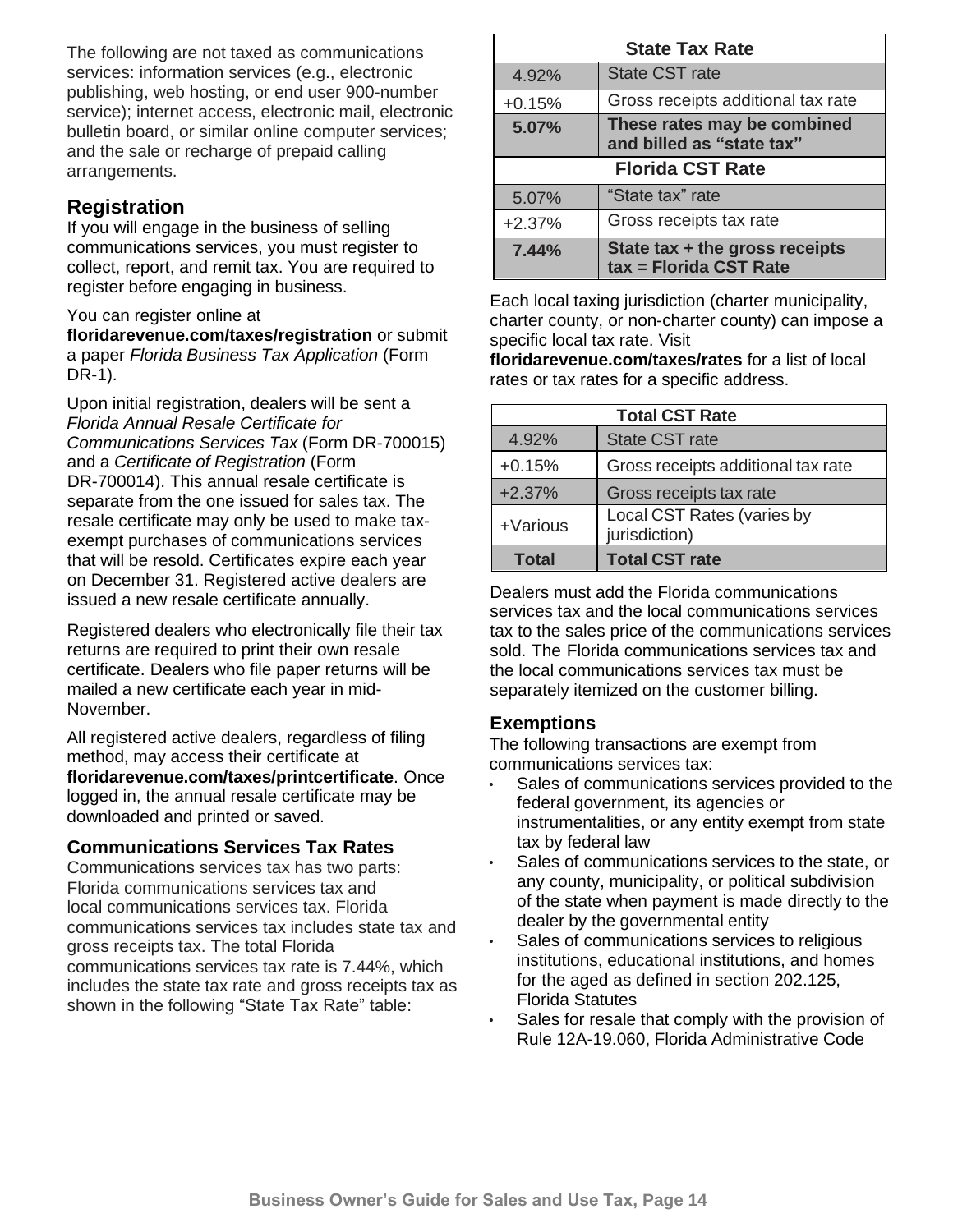• A *partial* exemption is granted for sales of communications services to a residential household (see below). Sales that qualify for the partial exemption are exempt from the 4.92% state tax and the 0.15% gross receipts tax. The sales remain subject to the 2.37% gross receipts tax and local communications services tax. The partial exemption does not apply to sales to any residence that constitutes all or part of a transient public lodging establishment or sales of video services (e.g., cable television services,video streaming services, music services), direct-to-home satellite services, or mobile communications services.

#### **Total CST Rate for Residential Households**

| $+2.37%$     | Gross receipts tax rate                                                                                 |
|--------------|---------------------------------------------------------------------------------------------------------|
| $+$ Various  | Local CST rates (varies by jurisdiction)                                                                |
| <b>Total</b> | The total CST rate for residential<br>households is the gross receipts tax<br>rate + the local tax rate |

Direct-to-home satellite service is taxed at a state tax rate of 9.07% and a gross receipts tax rate of 2.37%, for a total tax rate of 11.44%.

#### **File and Pay Communications Services Tax**

Communications services tax is reported using a *Florida Communications Services Tax Return*  (Form DR-700016). The Department offers a secure website to file and pay communications services tax at **floridarevenue.com/taxes/filepay**. You may voluntarily file and pay tax electronically; however, Florida law requires businesses that paid \$20,000 or more in communications services tax between July 1 and June 30 (the state fiscal year) to file returns and pay tax electronically during the next calendar year.

Returns and payments are due on the 1st and late after the 20th day of the month following each reporting period. If the 20th falls on a Saturday, Sunday, or state or federal holiday, returns are timely if filed electronically, postmarked, or delivered in person on the first business day following the 20th. **A return must be filed for each reporting period, even if you do not owe tax.**

When you electronically pay, or you electronically file and pay at the same time, you must initiate your electronic payment and receive a confirmation number no later than 5 p.m. ET on the business day prior to the 20th to avoid penalty and interest.

If you file your return or pay tax late, a penalty of 10% of any unpaid tax for each 30 days or fraction

thereof, not to exceed a total penalty of 50% of unpaid tax, is charged. A floating rate of interest applies to underpayments and late payments of tax. Interest rate information is updated semiannually on January 1 and July 1 and is available at **floridarevenue.com/taxes/rates**.

#### **Prepaid Wireless E911 Fee**

Retail sellers of prepaid wireless services are required to collect a 40¢ fee on the sale of each prepaid wireless service that allows a caller to connect to and interact with the Enhanced 911 (E911) System. This includes calling cards, plans, replenishments, or devices sold with prepaid wireless service.

When a sale to a consumer includes multiple prepaid wireless services in a single transaction, each individual prepaid wireless service is considered a separate retail sale subject to the E911 fee. If a prepaid wireless device is sold with a prepaid wireless service of 10 minutes or less, or for \$5 or less, the seller may elect not to apply the prepaid wireless E911 fee to the sale.

Retail sellers must separately state or disclose the fee on an invoice, receipt, or similar document provided to the consumer, or otherwise disclose the fee to the consumer.

The prepaid wireless E911 fee is not subject to sales tax.

#### **Registration**

Retail sellers must register each business location where prepaid wireless E911 services are sold to collect, report, and remit prepaid wireless E911 fees. You can register online at

**floridarevenue.com/taxes/registration** or submit a paper *Florida Business Tax Application* (Form DR-1).

#### **Determining Where a Transaction Occurs**

Retail sellers are required to report prepaid wireless E911 fees by the county where the sales transaction occurs. The Department's Address/Jurisdiction Database at

**floridarevenue.com/taxes/pointmatch** can be used to determine the county for any Florida address.

If a retail transaction takes place in person by a consumer at a retail location in Florida, the transaction occurs in the county of the retail location.

If a retail transaction does not take place at a retail location in Florida and items are shipped to the consumer, the transaction occurs in the county of the consumer's shipping address.

If the retail transaction does not take place at a retail location in Florida and no items are shipped to the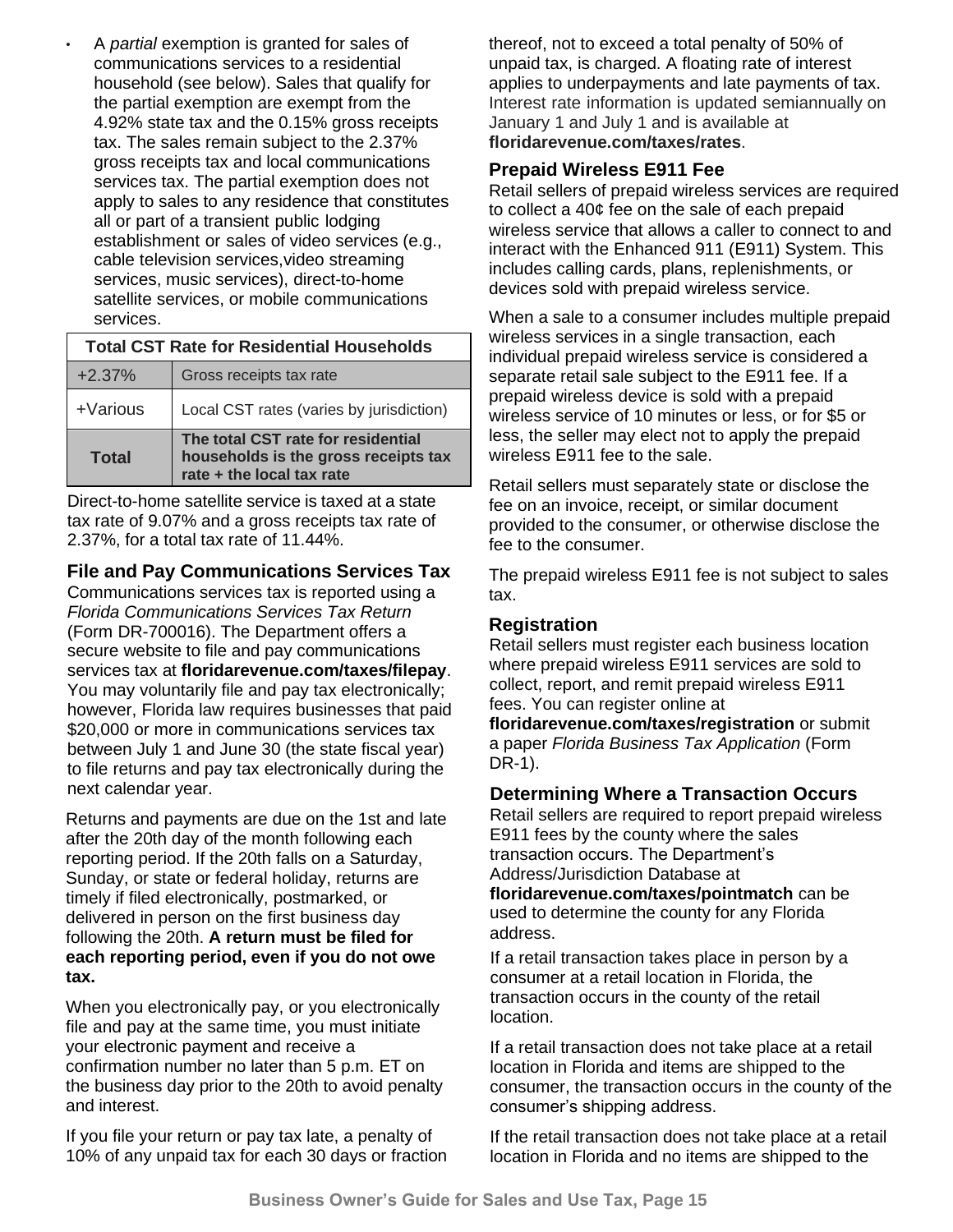consumer, the transaction occurs in the county of the consumer's address or location associated with the consumer's mobile telephone number.

If the county in which the transaction occurs cannot be determined, the fee is reported as nonspecific.

### **File and Pay Prepaid Wireless E911 Fees**

Prepaid wireless E911 fees are reported using a *Florida Prepaid Wireless E911 Fee Return* (Form E911-PPW). The Department offers a secure website to file and pay prepaid wireless E911 fees at **floridarevenue.com/taxes/filepay**. You also have the option of buying software from a software vendor. A list of software vendors is available at **floridarevenue.com/taxes/eservices**.

You may voluntarily file and pay fees electronically; however, Florida law requires businesses that pay \$20,000 or more in prepaid wireless E911 fees between July 1 and June 30 (the state fiscal year) to file returns and pay fees electronically during the next calendar year.

Retail sellers may file returns using the same filing frequency as their sales and use tax returns. Sellers who anticipate fee collections to be less than \$50 per month may elect to report fees quarterly.

Returns and payments are due on the 1st and late after the 20th day of the month following each reporting period. If the 20th falls on a Saturday, Sunday, or state or federal holiday, returns are timely if filed electronically, postmarked, or delivered in person on the first business day following the 20th.

When you electronically pay, or you electronically file and pay at the same time, you must initiate your electronic payment and receive a confirmation number no later than 5 p.m. ET on the business day prior to the 20th to avoid penalty and interest.

#### **Collection Allowance**

Retail sellers who file and pay timely are entitled to take a 5% collection allowance.

### **Florida Corporate Income Tax**

Florida corporate income and franchise tax is imposed on all corporations for the privilege of conducting business, deriving income, or existing within Florida. Corporations, including entities that are taxed federally as corporations, are subject to the tax.

A corporation's federal income, as adjusted by Florida additions, subtractions, and adjustments, is apportioned to Florida based on the corporation's activities in Florida compared to its activities everywhere. In most cases, this

comparison includes the corporation's property, payroll, and sales.

The corporate income tax rate imposed on Florida net income is:

| Taxable Year     | Prior to | $1/1/2019 -$ | On or after |
|------------------|----------|--------------|-------------|
| <b>Beginning</b> | 1/1/2019 | 12/31/2021   | 1/1/2022    |
| Tax Rate         | 5.5%     | 4.458%       | 5.5%        |

#### **Filing Requirements**

Generally, all corporations, associations, or entities doing business, earning income, or existing in Florida are required to file a *Florida Corporate Income/Franchise Tax Return* (Form F-1120) or, if qualified, a *Florida Corporate Short Form Income Tax Return* (Form F-1120A). Sole proprietorships, individuals, estates of decedents, and testamentary trusts are exempt and do not have to file a return. For more information on filing Form F-1120A, visit **floridarevenue.com/taxes/cit**.

A limited liability company, classified as a corporation for Florida and federal income tax purposes, must file a Florida corporate income tax return.

A limited liability company, classified as a partnership for Florida and federal income tax purposes, must file a *Florida Partnership Information Return* (Form F-1065) if one or more of its owners is a corporation. In addition, corporate owners must file a Florida corporate income tax return.

A single-member limited liability company disregarded for federal and Florida income tax purposes is not required to file a separate Florida corporate income tax return. The income must be reported on the owner's return if the single-member limited liability company is owned, directly or indirectly, by a corporation. The corporation must file a *Florida Corporate Income/Franchise Tax Return* (Form F-1120) reporting its own income and the income of the single-member limited liability company, even if the only activity of the corporation is ownership of the single-member limited liability company. S corporations that pay federal income tax and tax-exempt organizations that have "unrelated trade or business income" for federal income tax purposes must file a Florida corporate income tax return and pay any tax due.

Generally, the Florida corporate income tax return is due on or before the first day of the fifth month following the close of the taxable year or the 15th day following the due date, without extension, for the filing of the related federal return, whichever is later. Visit **floridarevenue.com/taxes/cit** for more information.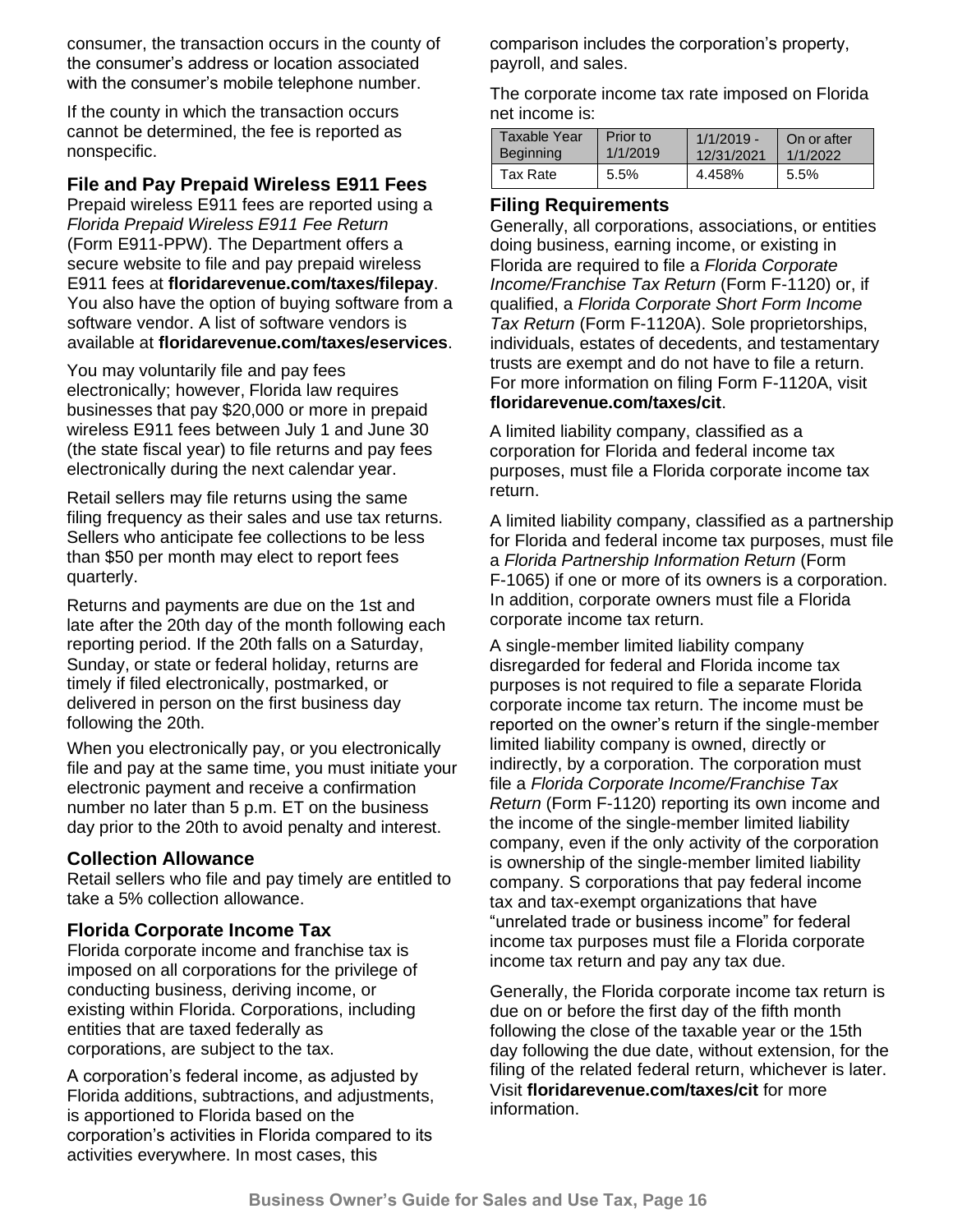# **Florida New Hire Reporting Requirement**

Federal and state law require Florida employers to report all new and rehired employees who work in Florida to

#### **servicesforemployers.floridarevenue.com**.

Employers must report **all** employees who work in Florida, even if they only work one day.

### **Florida Reemployment Tax**

The Reemployment Assistance Program provides partial temporary income to workers who lose their jobs through no fault of their own and are able to and available for work.

Reemployment tax is paid by employers, and the tax collected is deposited into the state Unemployment Compensation Trust Fund for the sole purpose of paying reemployment assistance benefits to eligible claimants. The Department of Economic Opportunity administers reemployment assistance benefits. Only the first \$7,000 of wages paid to each employee by their employer in a calendar year is taxable.

Employers pay Florida reemployment tax as a cost of doing business. Workers do not pay any portion of this tax, and employers may not make payroll deductions for the tax.

# **Employers Liable for Reemployment Tax**

An employer is liable to pay reemployment tax when the employer meets any of the following conditions:

- Liable for federal unemployment tax
- Previously liable for reemployment tax in the state of Florida
- Quarterly payroll of \$1,500 or more in a calendar year
- One or more employees for a day (or portion of a day) during any 20 weeks in a calendar year
- Agricultural employer with five or more workers for a day (or portion of a day) during any 20 weeks in a calendar year, or a \$10,000 cash payroll or more in any calendar quarter
- Private home or college club that paid \$1,000 cash or more in a quarter for domestic services in a calendar year
- Indian tribe or tribal unit
- Nonprofit organization as defined in s. 3306(c)(8) of the Federal Unemployment Tax Act and s. 501(c)(3) of the Internal Revenue Code and have four or more employees for a day (or portion of a day) during any 20 weeks in a calendar year
- State, county, city, or joint governmental unit

• Purchases all or part of a liable business, or the combination of the business's existing payroll or employment and that of the business purchased, meets the liability criteria

Nonprofit organizations, government agencies, and Indian tribes are given the option of paying their reemployment insurance costs by the tax-paying method (contributory) or the reimbursement method. The reimbursing employer must repay benefits paid to former employees on a dollar-for-dollar basis. Regardless of the method of payment, these employers (like contributory employers) must submit an *Employer's Quarterly Report* (RT-6) each quarter.

Nonprofit organizations, government agencies, and Indian tribes may elect to change the method of paying reemployment tax. See *Information for Nonprofit Organizations* (Form RTS-1C), available at **floridarevenue.com/forms** under the Reemployment Tax section.

Employers liable for reemployment tax must display the poster *To Employees* (Form RT-83) where all employees can see it. The poster is also available in Spanish (Form RT-83SP). Posters are available for download at **floridarevenue.com/forms**.

### **Registration**

Employers register with the Florida Department of Revenue to report and pay Florida reemployment tax. You can register online at

**floridarevenue.com/taxes/registration** or submit a *Florida Business Tax Application* (Form DR-1).

# **Your Tax Rate**

The initial tax rate for new employers is 2.7%, which is applied to the first \$7,000 in wages paid to each employee during a calendar year. Any amount over \$7,000 for the year is excess wages and is not subject to tax.

When a new employer becomes liable for reemployment tax, the initial rate of 2.7% applies until the employer has reported for 10 quarters. Employers with stable employment records receive reduced tax rates after a qualifying period.

The only exception is for employers liable by succession who choose to accept the tax rate of the previous employer, along with the responsibility of paying any outstanding amounts due. At that time, a tax rate will be calculated using the employment record and the rating factors, which are built into the Reemployment Assistance Law.

Successors must complete the *Report to Determine Succession and Application for Transfer of Experience Rating Records* (RTS-1S) within 90 days of the date of the succession.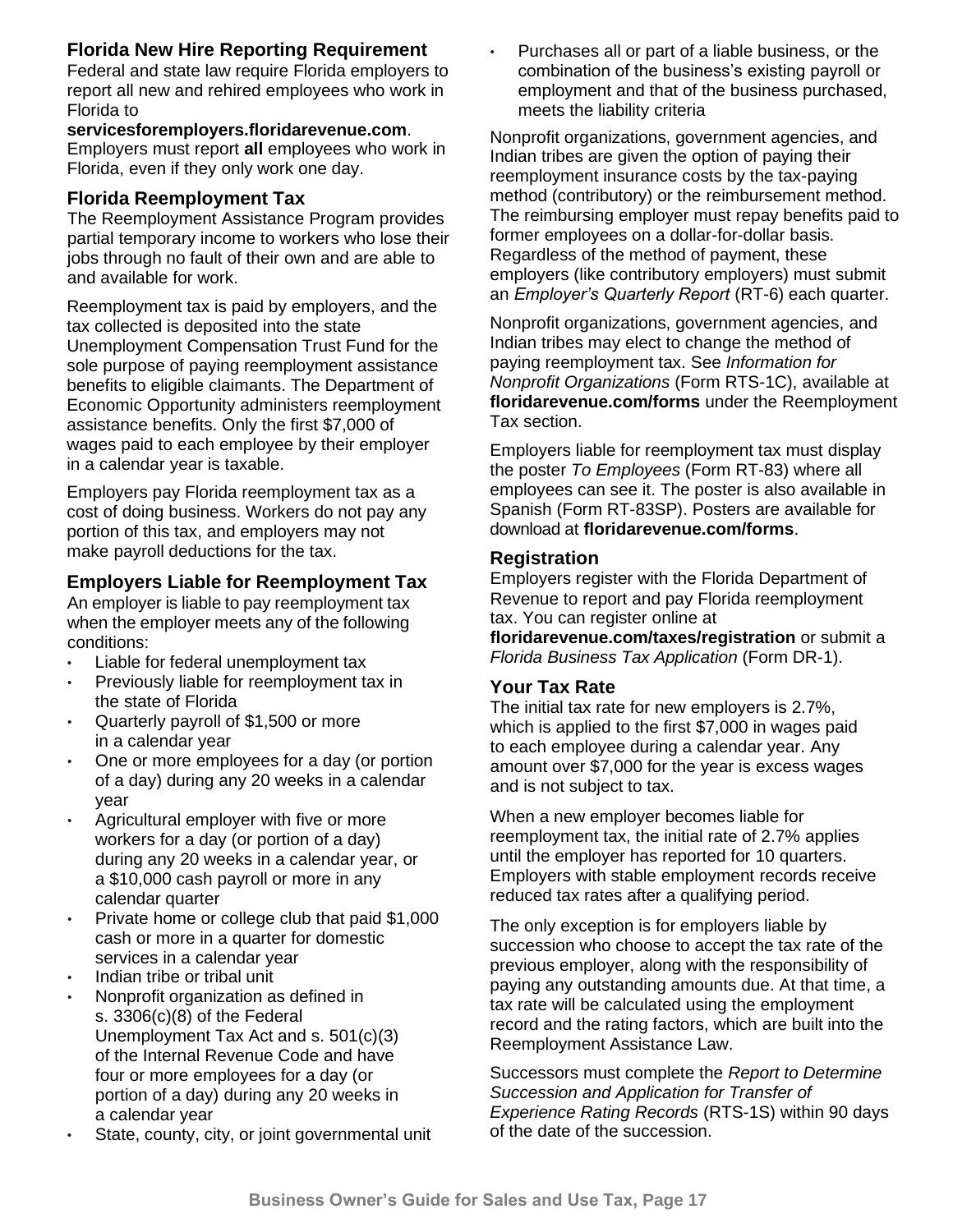The maximum tax rate allowed by law is 5.4%, except for employers participating in the Short Time Compensation Program. The 5.4% rate can be earned, or it can be assigned to employers who have delinquencies greater than one year and to those employers who fail to produce all work records requested for an audit. By law, an employer's tax rate may not be lower than **.**1%. Rate notices are mailed to all contributing employers each year. You may appeal the tax rate within 20 days from the date of notification (date printed on the rate notice).

### **File and Pay Reemployment Tax**

Employers must file an *Employer's Quarterly Report* (Form RT-6) to report wage data and pay reemployment tax due each calendar quarter. The *Employer's Quarterly Report* is due the first day of the month following the end of each calendar quarter and is timely if filed electronically, postmarked, or delivered in person on or before the last day of the month following the calendar quarter. If the last day of the month is a Saturday, Sunday, or state or federal holiday, reports are timely if filed electronically, postmarked, or delivered in person on the next business day.

| Quarter         |                    | Due By     |
|-----------------|--------------------|------------|
| 1st             | January – March    | April 30   |
| 2 <sub>nd</sub> | April – June       | July 31    |
| 3rd             | July - September   | October 31 |
| 4th             | October - December | January 31 |

#### **You must file a report each calendar quarter, even if you did not pay wages and you do not owe reemployment tax for the quarter.**

### **Electronic Payment Deadlines**

Employers who employed 10 or more employees in any calendar quarter between July 1 and June 30 (the state fiscal year) must file reports and pay tax electronically the next calendar year.

When you electronically pay, or you electronically file and pay at the same time, you must initiate your electronic payment and receive a confirmation number no later than 5 p.m. ET on the business day prior to the filing date to avoid penalty and interest.

### **Penalty and Interest**

A late filing penalty is charged at \$25 per month or fraction of a month that a report is delinquent. A floating rate of interest applies to late payments of tax. Interest rate information is updated semiannually on January 1 and July 1 and is available at **floridarevenue.com/taxes/rates**.

### **Protecting Your Tax Rate**

Employers can help reduce tax rates by providing

complete and accurate information needed to determine a claimant's eligibility for benefits. Improper payment of benefits can lead to negative financial impacts for employers. Here's how you can prevent improper payments and protect your tax rate:

- Report all new and rehired employees to the Florida New Hire Reporting Center by the due date, as required by federal law. Timely reporting helps prevent improper payment of benefits after an individual has returned to work.
- Respond promptly to any *Request for Verification of Weekly Earnings*. Verifying earnings ensures that the correct amount of reemployment assistance is paid for weeks of partial unemployment.
- Provide complete and accurate employee separation information. The employer's timely response to the *Determination Notice of Reemployment Assistance Claim Filed* (Form UCB-412) is used, in part, to determine the claimant's eligibility for reemployment assistance.

Employers who do not comply with state and federal requirements for providing employee information risk higher costs through increased taxes, fines, or penalties.

For questions about benefit eligibility and payment, call the Florida Department of Economic Opportunity's Reemployment Assistance Program at 800-204-2418.

### **Changing Your Business Information**

Notify the Department of Revenue if you:

- Change your business name
- Change your mailing address
- Change your location address within the same county
- Close or sell your business

You can also notify the Department when you temporarily suspend or resume business operations. The quickest way to notify the Department of a change is online at

#### **floridarevenue.com/taxes/updateaccount**.

Submit a new registration (online or paper) if you:

- Move your business location from one Florida county to another
- Add another business location
- Purchase or acquire an existing business
- Change the form of ownership of your business

If you close or sell your business, **you must file a final return and pay all taxes due within 15 days** after closing or selling the business. Your final return must cover the period from your most recent return filing to the closing date.

To notify the Department in writing, send an email to **[acctmaint@floridarevenue.com.](mailto:acctmaint@floridarevenue.com.%20To)**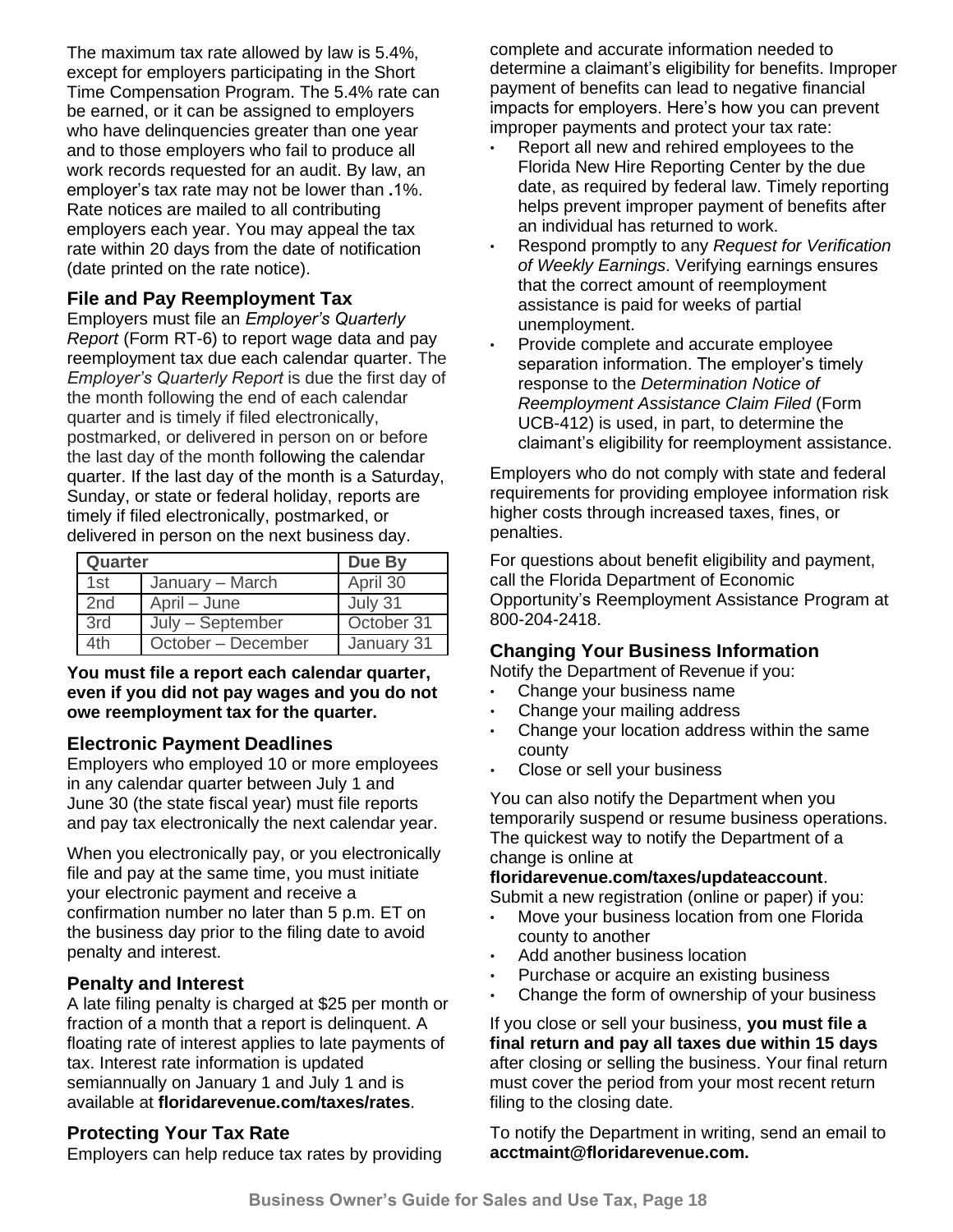[To](mailto:acctmaint@floridarevenue.com.%20To) mail the Department a letter: Account Management MS 1-5730 Florida Department of Revenue 5050 W Tennessee St Tallahassee, FL 32399-0160

**Be sure to include your business partner number and your certificate number when writing the Department.**

### **Buying an Existing Business**

Before buying an existing business, the purchaser should ask the seller for documentation of any tax, penalty, or interest due to the Florida Department of Revenue. The purchaser could be liable for what is owed in relation to the business. The purchaser can withhold enough of the purchase money to cover the liability until the seller pays the amount due. While the sale is pending, the purchaser should have the seller hold an amount in escrow equal to any potential liability.

The seller can ask the Department for a *Certificate of Compliance* as proof the Department has not issued a *Notice of Intent to Audit Books and Records* and there are no outstanding liabilities on their account. The seller can provide this certificate to the purchaser as proof of good standing when selling a business or business interest.

For more information, visit **floridarevenue.com**, select "Businesses and Employers," and then select "Certificate of Compliance."

### **Power of Attorney**

To protect your privacy, access to personal information about you is limited to individuals authorized by law to have access to it. To ensure that information is not provided without your consent, a written request from you is required before the Department will provide your tax information. To provide your consent, complete a *Power of Attorney and Declaration of Representative* (Form DR-835) to authorize your representative to receive designated tax information.

# **Florida Taxpayers' Rights Advocate**

The mission of the Florida Taxpayers' Rights Advocate is to help promptly resolve problems that have not been resolved through normal Department administrative processes. The Office of Taxpayers' Rights Advocate is not a substitute for the Department's normal administrative procedures for appealing a tax assessment. The office can, however, assist a taxpayer who feels all the issues in a case were not properly addressed. If you believe the Office of Taxpayers' Rights Advocate could assist you with your tax

issue, call the office at 850-617-8168. Visit **floridarevenue.com/taxpayersrights** for more information.

# **Additional Resources**

#### **The Florida Business Information Portal** The Florida Business Information Portal at **OpenMyFloridaBusiness.gov** helps individuals seeking to start and operate a business in Florida. The portal focuses on State of Florida government requirements and resources for businesses. By entering the type of business you want to start, the portal provides a checklist to help you understand governmental requirements for your business category. The downloadable *Guide to Starting a Business in Florida* provides basic tools to open a business in Florida and supplementary resources such as business-specific checklists.

### **Tax Education Webinars**

The Department of Revenue presents webinars on topics that provide important tax information for your business. Tax webinars are available through the Department's website at

**floridarevenue.com/taxes/education** and include:

- *Florida Sales and Use Tax – Helping You Succeed*
- *Florida Sales Tax Tales: Fact vs. Fiction*
- *Florida Reemployment Tax Basics: Foundation for Your Success*
- *Use Tax and You: What Businesses Should Know About Florida's Most Misunderstood Tax*
- *File and Pay Florida Taxes with Confidence*

### **Learn More with Tax Tutorials**

Tutorials can help you learn the basics of your responsibilities as a Florida employer and provide information to assist you in collecting, reporting, and remitting tax to the Department.

#### The following tutorials are available at **floridarevenue.com/taxes/education**:

- *Reemployment Tax Basics for Employers*
- *Overview of Sales and Use Tax for Business Owners*
- *Internet Enrollment for eServices*
- *How to eFile and ePay Sales and Use Tax (Form DR-15)*
- *How to Complete Sales and Use Tax Return (Form DR-15)*
- *How to Complete Sales and Use Tax Return (Form DR-15EZ)*
- *How to Calculate and Pay Estimated Sales and Use Tax*
- *How to Calculate, Collect, and Report Your Discretionary Sales Surtax*
- *Motor Vehicle Dealers: How to Calculate, Collect, and Report Sales Tax*